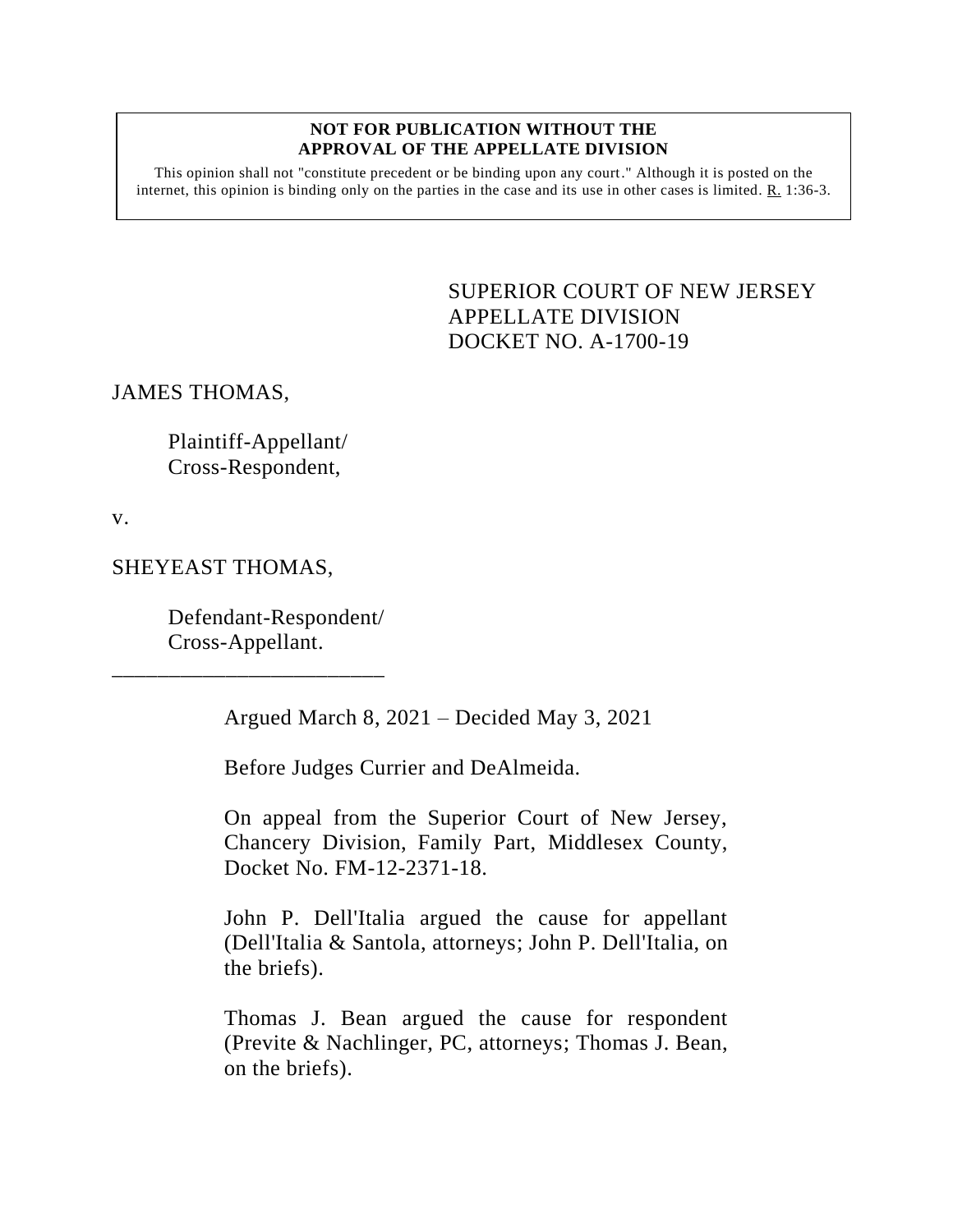## PER CURIAM

The parties each appeal from certain aspects of the November 19, 2019 order and final judgment of divorce. After a review of the respective contentions in light of the record and applicable principles of law, we affirm.

The parties were married in 2009. Their only child, born in 1999, was emancipated at the time of the divorce proceedings. When the parties separated in 2013, plaintiff moved to Pennsylvania where he purchased a home.

Plaintiff filed a complaint for divorce in May 2018. Thereafter, the court granted defendant's motion for pendente lite support in September 2018 and modified it in December 2018.

The parties were unsuccessful in settling their issues and they appeared for trial with counsel on July 22, 2019. As the proceedings began, the Family Part judge noted that plaintiff's counsel had filed a motion to be relieved as counsel and that plaintiff "[did] not want [his attorney] to continue to represent him . . . ." The judge asked plaintiff if this information was correct and he responded affirmatively.

The judge then inquired whether plaintiff intended to find another attorney or represent himself. Plaintiff responded that he "want[ed] to get some additional attorney help" but had not yet spoken to another lawyer. He told the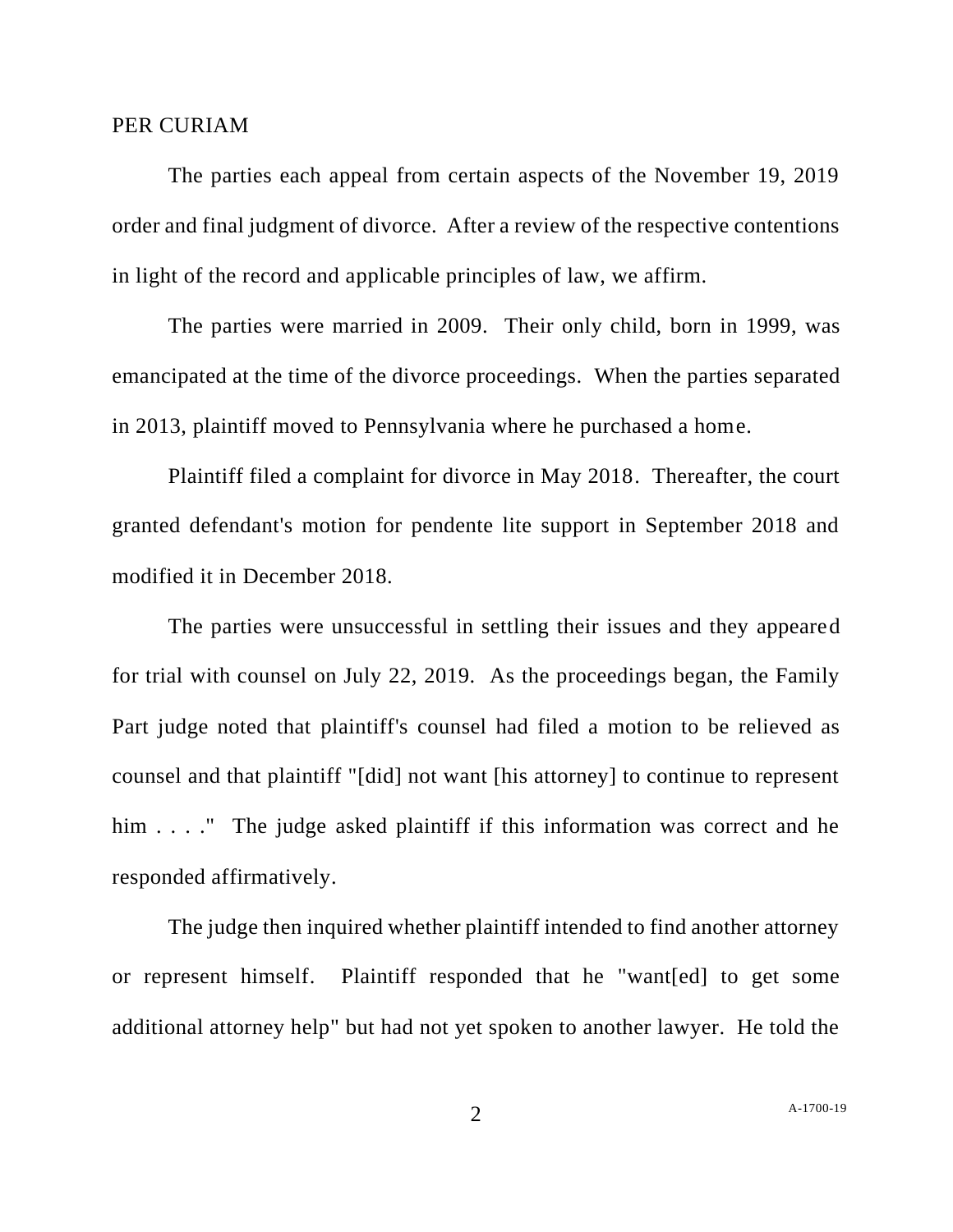judge that he "[did not] know what to do." The following exchange then took

place:

THE COURT: You're not . . . required to have [c]ounsel. You can, we have plenty of people who . . . come into this [c]ourt and represent themselves. We have plenty of people . . . in your situation, where . . . you don't have a lawyer, the other side does. I personally think it's always great to have a lawyer, because I think . . . it's worth . . . the expense to have a lawyer represent you, who is familiar with the . . . procedures. But we have plenty of people who come in who are self-represented. And . . . just because someone has a lawyer doesn't mean that they . . . automatically win. I . . . have a responsibility to be fair to both sides, and I try to be fair. So, just because you don't have a lawyer doesn't mean you're going to lose.

But if . . . you want to have a lawyer, I'll give you the opportunity. But it's going to have to be in a very short window. It'[s] going to have to be a very short period of time. And that, whoever . . . you retain, that lawyer is going to have to be told by you that they have to . . . be ready on the date that I give them. So, in other words, they're going to have to learn about the case and . . . come up to speed quickly. I'll do that for you.

[PLAINTIFF]: I'll try it myself. I have nothing to lose. I'll  $\ldots$  try it. I'll do it.  $\ldots$ 

THE COURT: Hold on. If you want to . . . have a lawyer, I'll give you the time. It's going to have to be a short window. That's all I'm trying to tell you.

[PLAINTIFF]: No.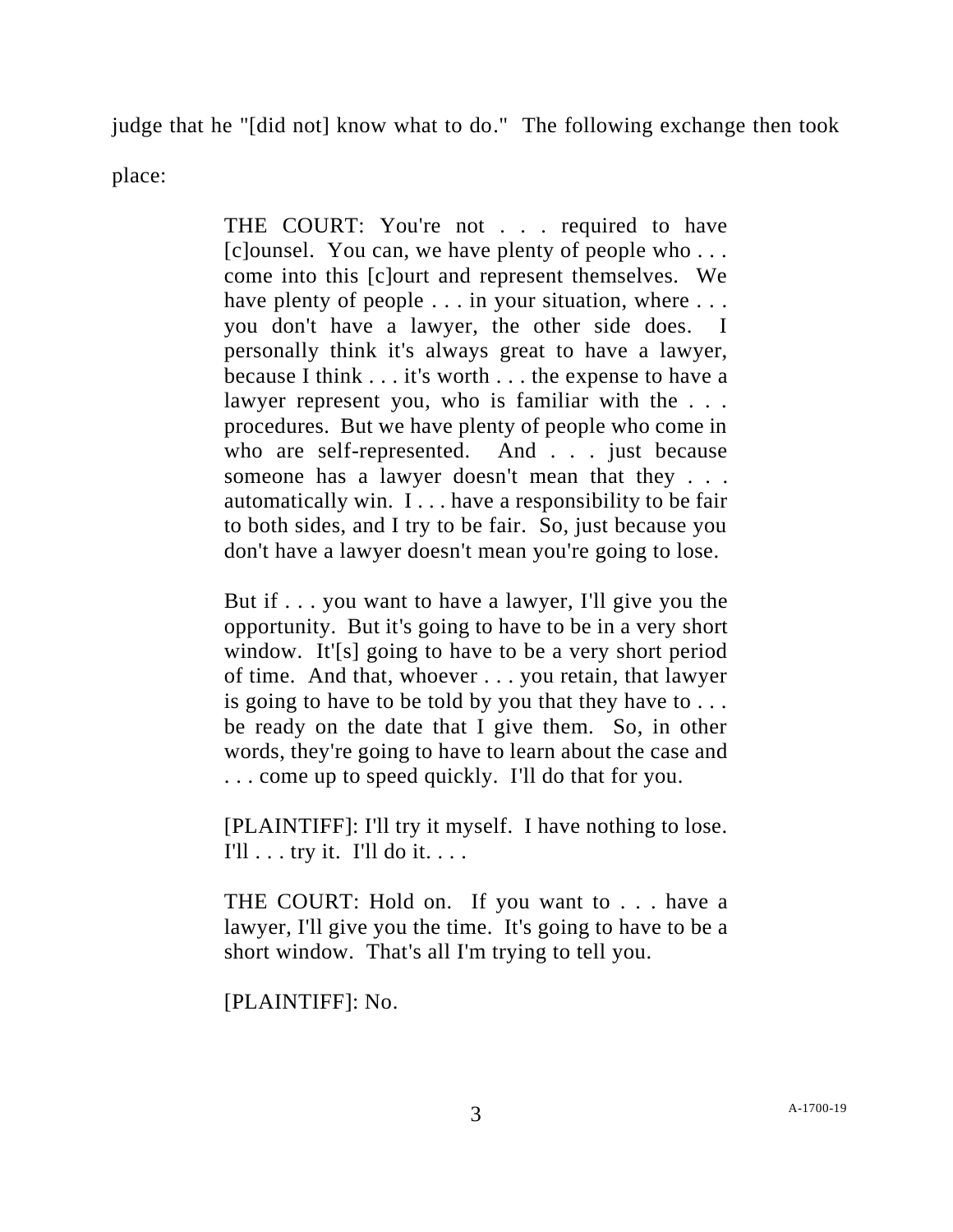THE COURT: Okay. I will let you go out, and you're going to have to pay that lawyer, and that lawyer is going to have to be ready on the date that I give him . . . or her. Do you want to go . . . out and hire another lawyer?

[PLAINTIFF]: No. I'll represent myself.

When the judge asked plaintiff's counsel why she wished to withdraw, she asserted that "[c]ommunication has definitely broken down, and the attorney/client relationship here is irretrievably broken at this point." She further represented that "[plaintiff] specifically advised that he wants to release me as his [c]ounsel, that he wants to proceed with a trial, and further, that he does not have confidence in my abilities to represent his interest at trial. " Defendant did not oppose the motion.

The court granted the motion, finding the attorney-client relationship had "broken down" and plaintiff no longer wanted the attorney to represent him. The court further noted plaintiff's counsel had submitted a trial brief which laid out the disputed issues. Plaintiff did not request the opportunity to retain new counsel at any time during the trial.

The judge questioned plaintiff extensively about his position on alimony – plaintiff was not seeking alimony from defendant and he did not think he should have to pay alimony because the parties had been separated for more than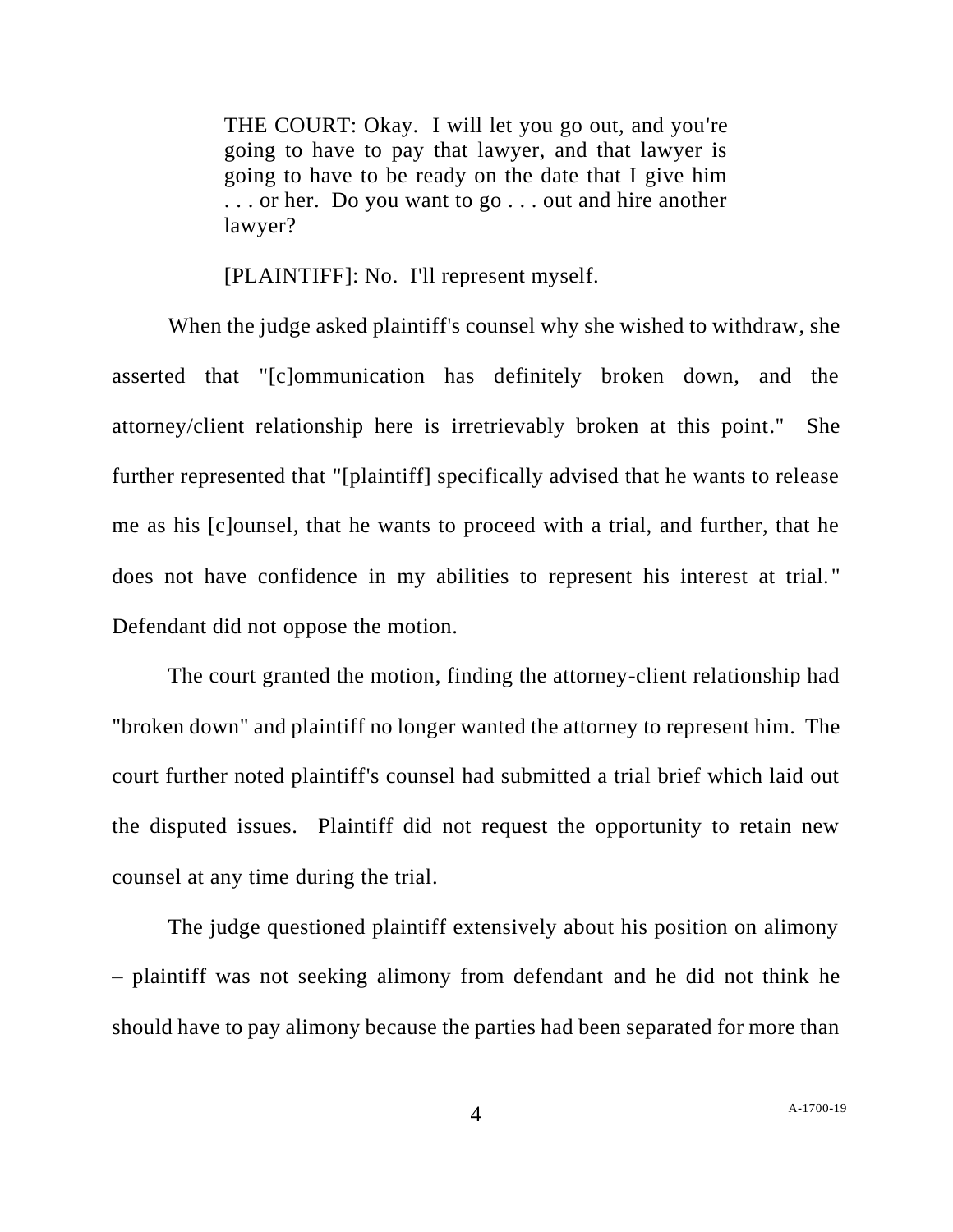six years. Plaintiff testified that he worked for Amtrak, earning a yearly income between \$140,000 and \$170,000 depending on bonuses. He stated defendant worked as a receptionist and made \$35,000 per year.

Plaintiff described the vacations the parties took during their marriage and the cars he and his wife owned. He gave estimates regarding the value of two vehicles he possessed. The parties did not have any stocks, bonds, or other investments.

In discussing the Pennsylvania home, plaintiff stated he purchased it in his own name after the parties separated and he was solely responsible for the mortgage payments. Defendant had not made any financial contributions to the home and did not live there.

On cross-examination, defendant's counsel presented plaintiff with his 2018 W-2 reflecting a gross income of \$226,000. Plaintiff also agreed he had retirement benefits from Amtrak.

When defendant testified, she advised the court she was seeking six years of alimony in the amount of \$793 weekly, fifty percent of the equity in the Pennsylvania property, and fifty percent of plaintiff's pension account accrued during the marriage. She also requested an award of counsel fees, stating plaintiff had refused to participate in good faith settlement discussions.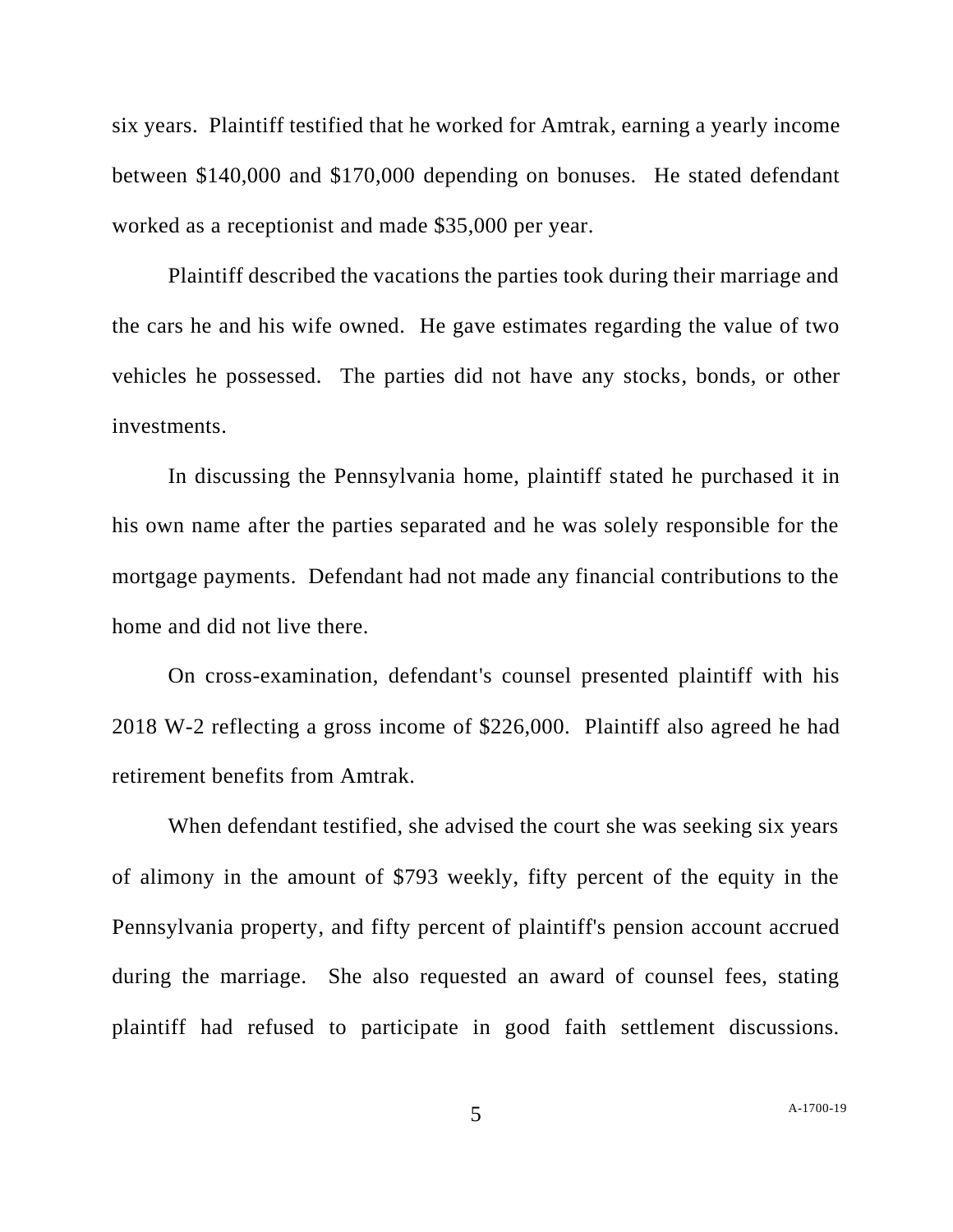Defendant testified that her income for the previous year was approximately

\$34,000. After plaintiff cross-examined defendant, the trial concluded.

On November 12, 2019, the judge issued a well-reasoned, thorough oral decision. He reiterated his decision to grant plaintiff's counsel's motion to be relieved, stating:

> [A]t plaintiff's request I relieved [his counsel] on the eve of trial. [Counsel] filed a motion, and also . . . plaintiff no longer wanted [counsel] to represent him, so I relieved her at the time of trial.

> At that time I also advised . . . plaintiff that I would give him an opportunity if he wanted to, to hire another lawyer. It would have to be on a very short notice and the lawyer would have to be prepared to go at the next trial date I intended to give. But . . . plaintiff was very clear that he did not want to hire another lawyer, he wanted to represent himself. He didn't want to pay for another lawyer and he was prepared to start the trial.

The judge further advised that plaintiff had retained counsel in September 2019, after the trial. The judge permitted new counsel to obtain a copy of the trial transcript and submit a brief in addition to the brief submitted by plaintiff's prior attorney.

In assessing the parties' credibility, the judge found plaintiff to be a "serious . . . [and] hardworking man" but described his testimony as "disjointed." The judge found plaintiff's position on alimony was unreasonable and that he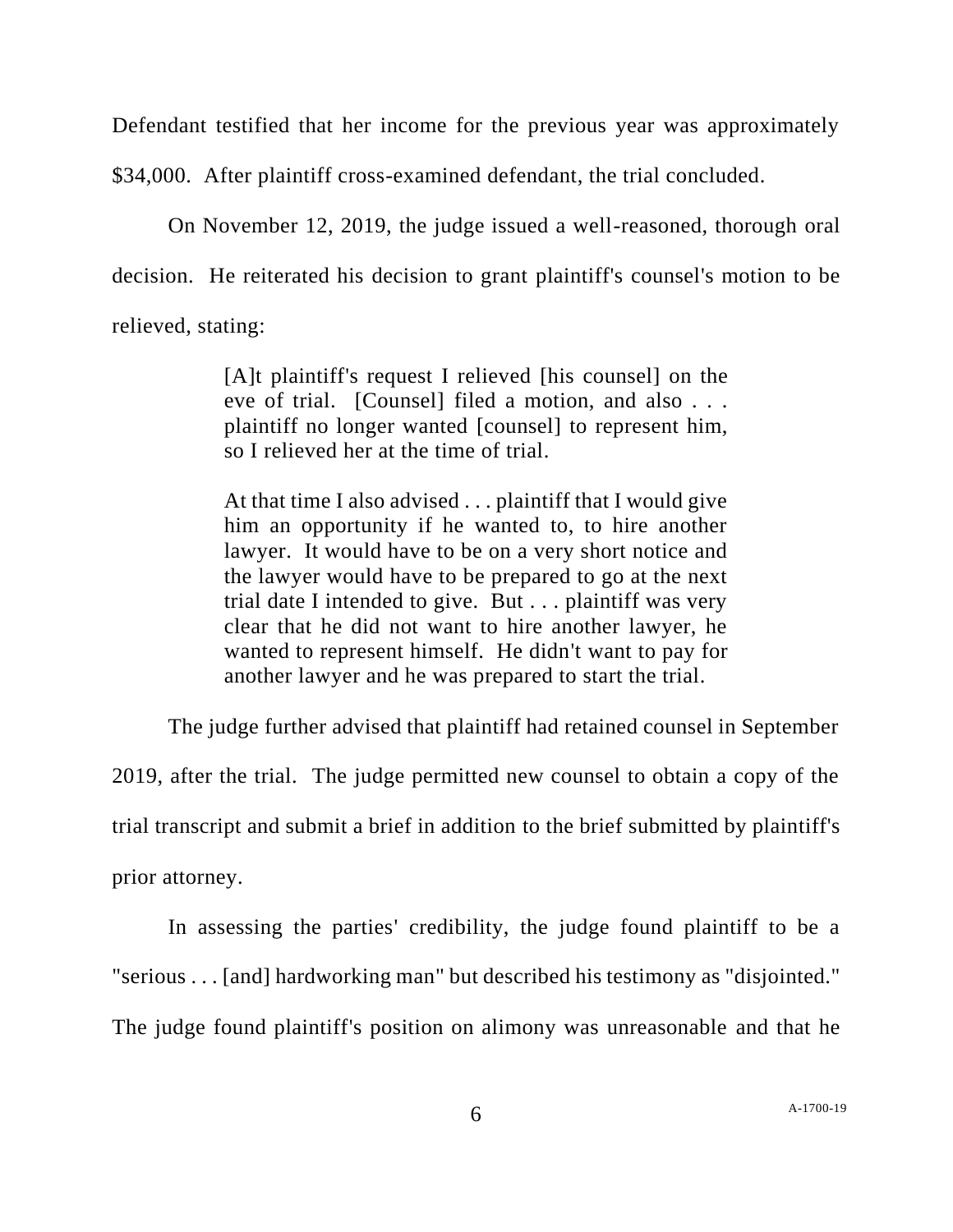was "very argumentative and didn't respond to the questions" defendant's counsel asked on cross-examination. Ultimately, the judge found plaintiff was "a very average witness."

The judge also concluded defendant was an average witness, "lacking credibility" and he "did not believe" certain aspects of her testimony. In short, the judge stated that neither party "was any better than the other."

Turning his attention to defendant's request for alimony, the judge analyzed the fourteen factors enumerated in N.J.S.A. 2A:34-23(b). He indicated his analysis would only focus on limited durational alimony because defendant requested this type of alimony as the parties were only married for nine years and separated for almost four years.

Under factor one—the actual need and ability of the parties to pay—the judge found defendant needed alimony and plaintiff "ha[d] the ability to pay." The court's finding was grounded in the income disparity between the parties. The judge also "considered but wasn't controlled by" defendant's credit card debt as she "did not do a good job providing information about whether those debts were marital debts or debts that she ha[d] accumulated once plaintiff moved out of the marital home."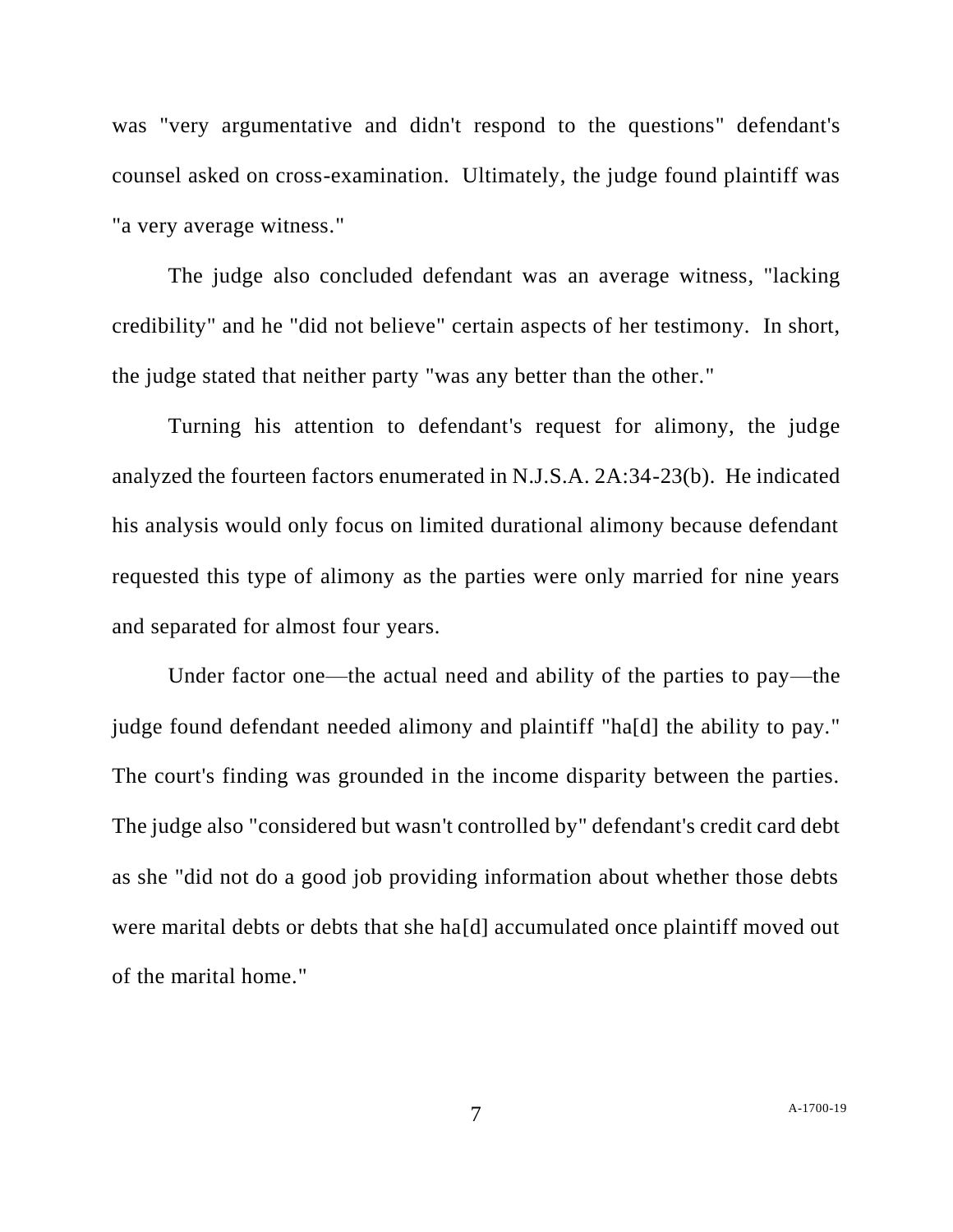The judge thoroughly considered each of the prescribed factors in turn, finding some not applicable to the parties' circumstances. In analyzing factor thirteen—the nature, amount, and length of pendente lite support paid, if any the judge noted the initial award to defendant was \$901 a week before the court reduced the figure to \$750. In addition, the judge observed that plaintiff was in arrears on the revised pendente lite order, owing \$11,000. He stated that he did not conduct a Mallamo<sup>1</sup> analysis because neither party requested it and he believed the modified pendente lite amount was a "pretty solid figure that was reasonable."

The court awarded defendant four years of limited durational alimony in the monthly amount of  $$3263 - $39,160$  per year. The judge advised that he considered a longer term than four years but declined to extend the period of alimony because of plaintiff's credible testimony that the parties had been separated for several years before he filed for divorce. The judge supported his decision by stating:

I find that . . . plaintiff has very high income.

I also find that it's likely that . . . plaintiff will continue to earn at least \$200,000 per year barring any

. . . .

<sup>1</sup> Mallamo v. Mallamo, 280 N.J. Super. 8 (App. Div. 1995).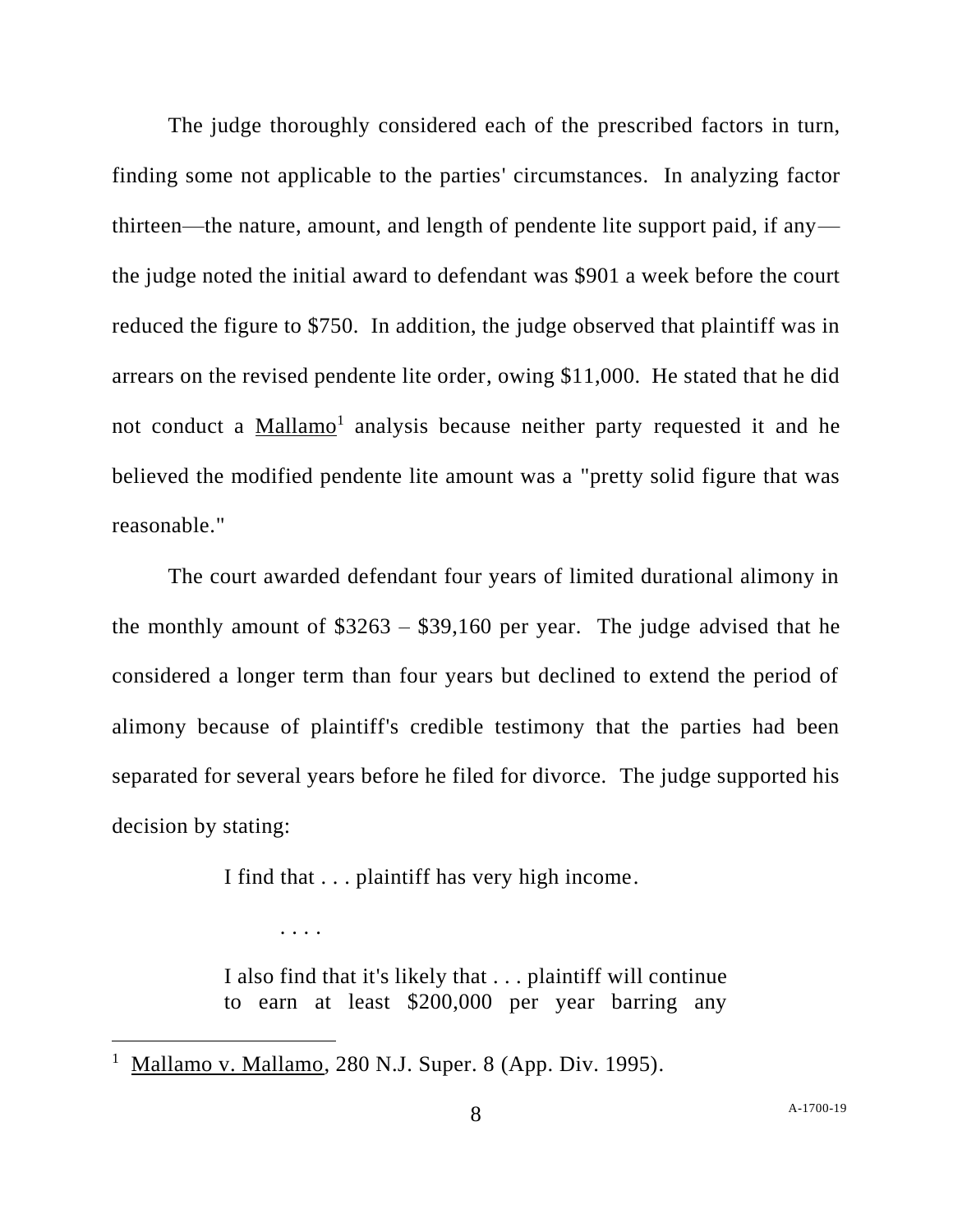unforeseen circumstances, and perhaps even higher with bonuses.

In addition I find that defendant's income will likely remain at or near \$35,000. I also find that the parties had a relatively short-term marriage of only [nine] years and now they've been separated for almost [four] years.

In a similar fashion, the Family Court judge addressed the equitable distribution issue, explaining his analysis was governed by the sixteen factors under N.J.S.A. 2A:34-23.1. Again, the judge analyzed each factor, making findings on each one. Many of the factors overlapped with the findings from the alimony analysis, several factors were either inapplicable or the judge concluded the parties had not presented sufficient information to support a determination.

Under factor thirteen, the judge noted the \$113,000 remaining on plaintiff's mortgage and defendant's assertion that she had \$50,000 in credit card debt and indicated it "wasn't a dominant factor but it was a factor that [he] thought about in alimony."

In considering factor sixteen, the judge stated:

Yes, it's a short-term marriage. . . . [P]laintiff moved out of New Jersey to Pennsylvania in December of 2013 as I've already mentioned. Plaintiff purchased a new home with his own funds. The parties have been separated for [four] years and defendant has received at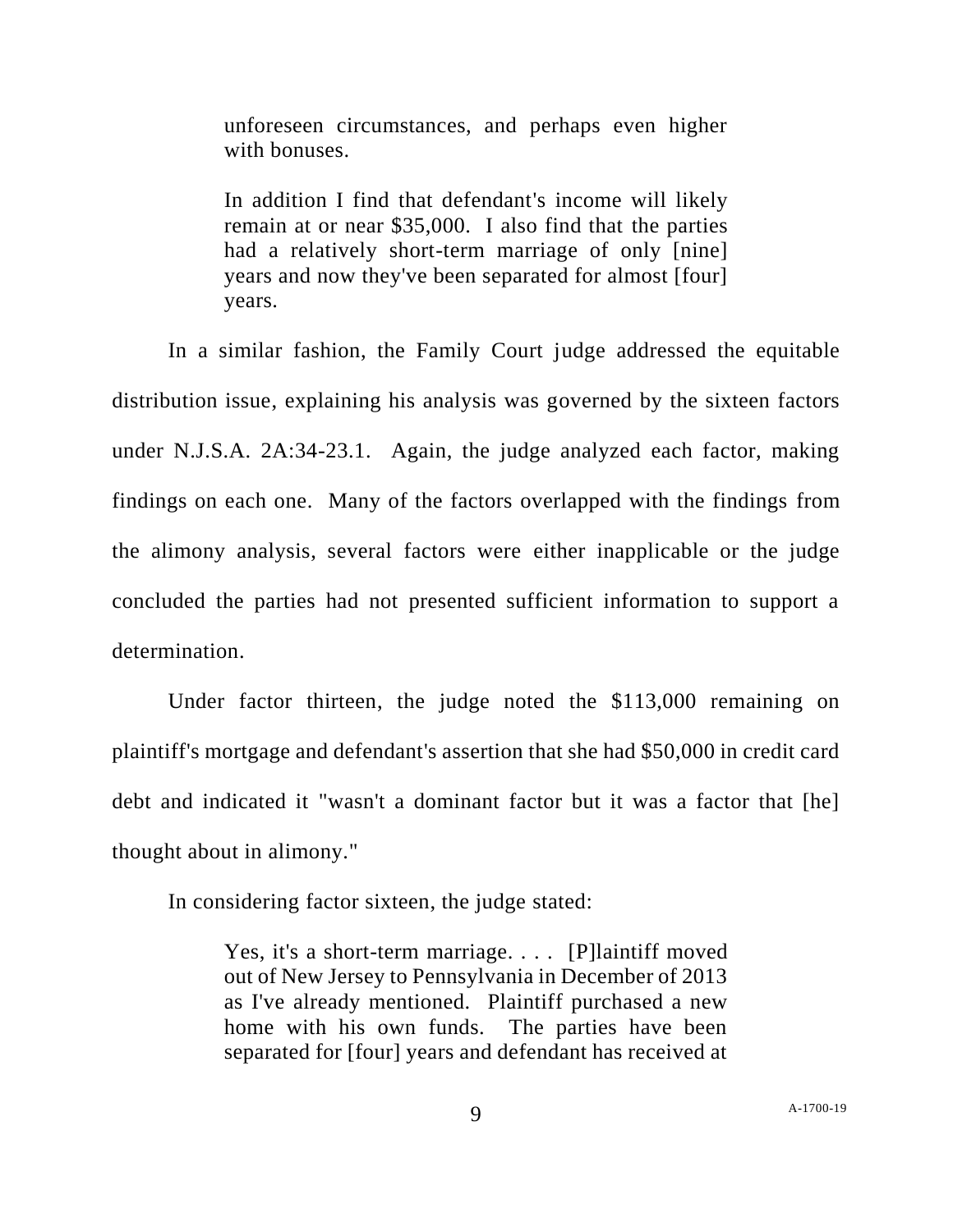least what the [c]ourt considers to be fair, I don't want to use the word generous but certainly a fair alimony award. Those are all additional factors that I'm considering.

In awarding defendant twenty percent of the equity in the Pennsylvania

property, the judge explained:

All right, first of all, [plaintiff] has a house in East Stroudsburg, Pennsylvania. The house was bought in December of 2013 by . . . plaintiff. . . . [P]laintiff[,] the [c]ourt finds[,] placed a down payment on the home using his own funds. He was credible on that issue.

The [c]ourt notes that . . . all of the ownership documents reflect . . . plaintiff's name as the sole owner, not . . . defendant. The [c]ourt finds . . . plaintiff has paid the monthly mortgage for the last several years, the last [five] years or so. Plaintiff lives there yearround.

The *[c]ourt also finds defendant stays there* infrequently. The [c]ourt did not find defendant credible that she stays there frequently. The [c]ourt finds plaintiff credible that defendant stays there infrequently, mostly during the weekends.

Defendant has not provided any economic contribution to the purchase of that home in Pennsylvania. The [c]ourt finds defendant did not make any improvements to the property in Pennsylvania. The [c]ourt finds that plaintiff did not give any of her funds to that home. The [c]ourt finds plaintiff did not take any steps to help improve the interior or exterior of the home through any work or sweat equity.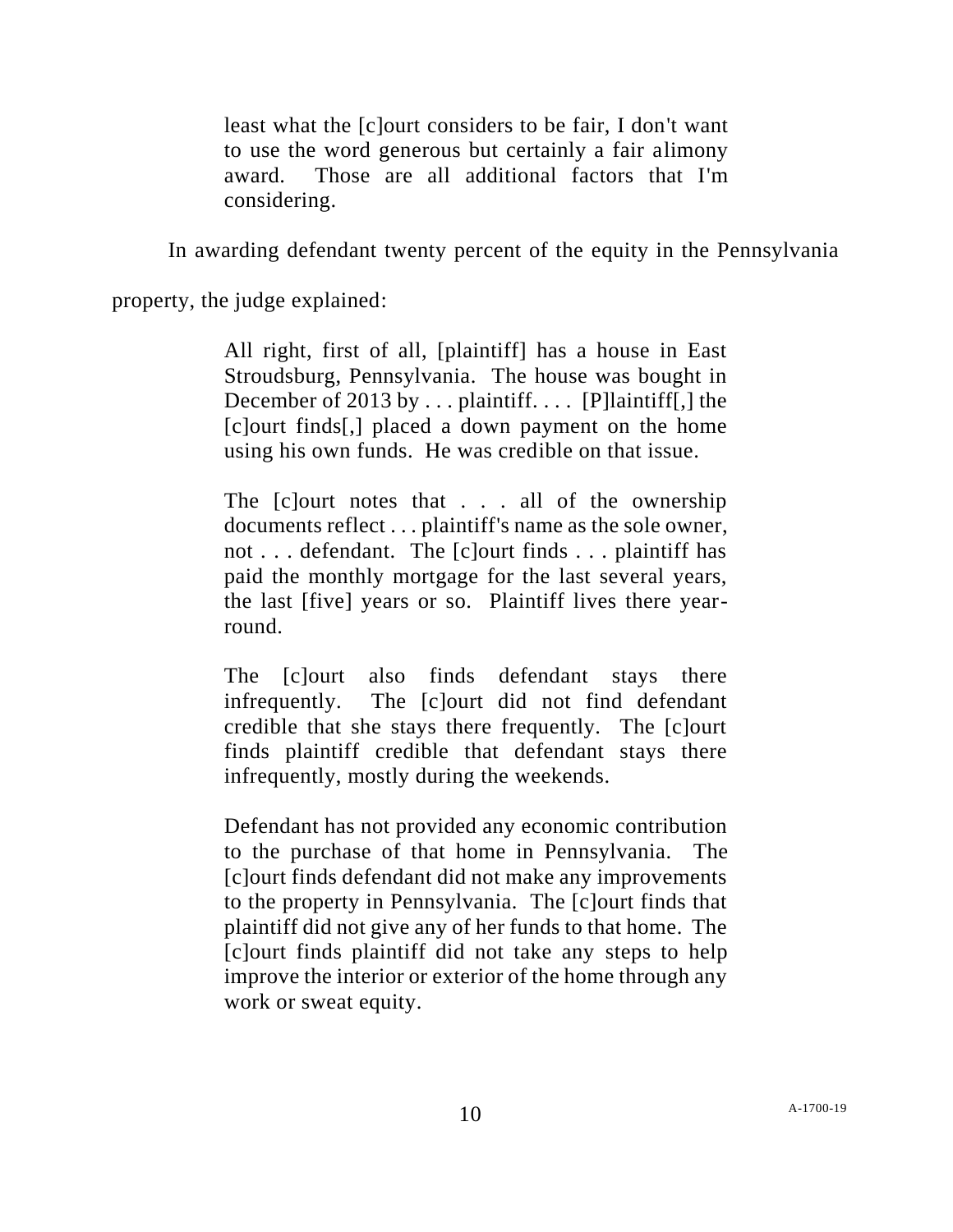The [c]ourt also finds . . . defendant's job is exclusively in Metuchen, New Jersey, or at least Central New Jersey. The [c]ourt finds that the home was not purchased with marital assets. The [c]ourt also finds that . . . her request to have a [fifty-fifty] share is not fair to . . . plaintiff. Therefore, the decision which will be announced in a minute will take all of those factors into consideration.

The [c]ourt notes that the value of the home . . . is \$165,000. The current balance [owed on the mortgage] as of August 2019 was \$113,000. The [c]ourt notes that it's now November 12, 2019, and obviously the mortgage will be less than that figure.

The [c]ourt . . . rules that the parties will determine the mortgage balance as of this date, November of 2019.

The value will be \$165,000 which was, that was proofs supplied by plaintiff, and the current balance will be subtracted. From that net figure . . . defendant will be awarded only [twenty] percent of the equity. . . . [P]laintiff in his case and in the briefs supplied by his lawyers did not want to pay anything or did not want the [c]ourt to rule that defendant was entitled to any portion.

[D]efendant's position of course was that, . . . [she] should get [fifty] percent. The [c]ourt considered all of the arguments and the [c]ourt now makes the ruling that defendant will only be entitled to [twenty] percent of the equity, not [fifty] percent, [twenty] percent after the current mortgage balance is deducted.

The [c]ourt rules and the [c]ourt finds that this is fair and believes it's fair for the following reasons. First of all, we have a short-term marriage of only [nine] years. The [c]ourt . . . also factored in that plaintiff was living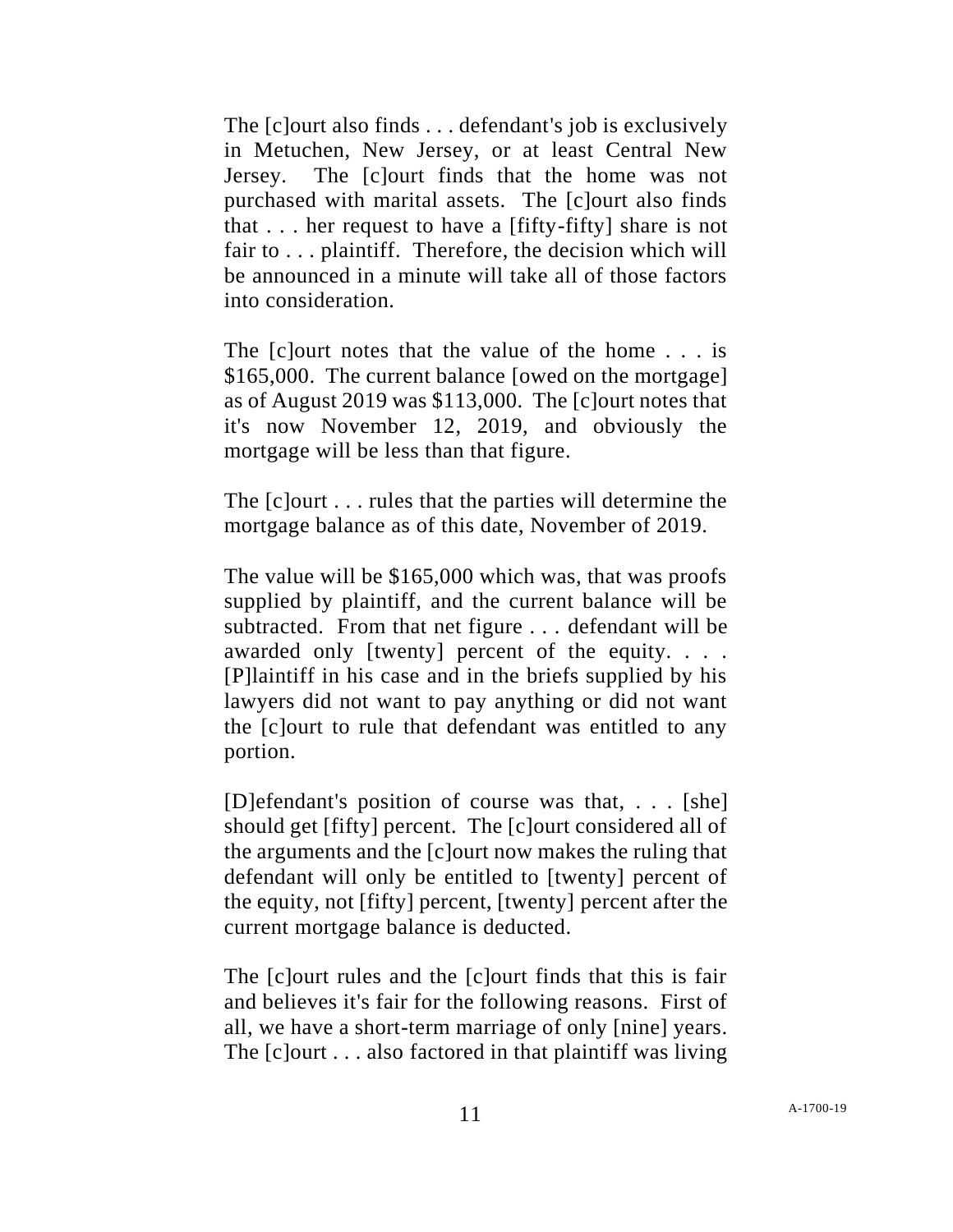alone for [four] years. I also find that I've given what I consider to be a relatively fair and substantial alimony award.

I also find that the house is the most substantial asset. I also find that . . . plaintiff is the one who has kept that asset up and has maintained and made all of the payments. I also find that defendant has not proven any contribution economic or otherwise. Therefore I believe a [twenty] percent figure is fair. The [c]ourt also understands and recognizes full well that to a very large extent any decision might be perceived as arbitrary, whether it's [ten] percent or [twenty] percent or [thirty] percent. The [c]ourt factored in . . . the shortterm marriage and the fact that the parties have been separated for quite a period of time. There's no substantial science to this but I believe that factoring all of these things into consideration [twenty] percent is fair.

The court also ordered that each party would keep their own bank accounts as neither party had shown the existence of any joint accounts, and they would evenly split the marital coverture portion of defendant's 401(k).

The judge then addressed plaintiff's tier one and tier two pension benefits. The court agreed with the parties that the tier one pension was not subject to equitable distribution because it was "very similar" to federal social security benefits and its value could not be determined at that time. However, the court noted that defendant was entitled to any potential future survivor benefits. In contrast, the court found the tier two pension was subject to equitable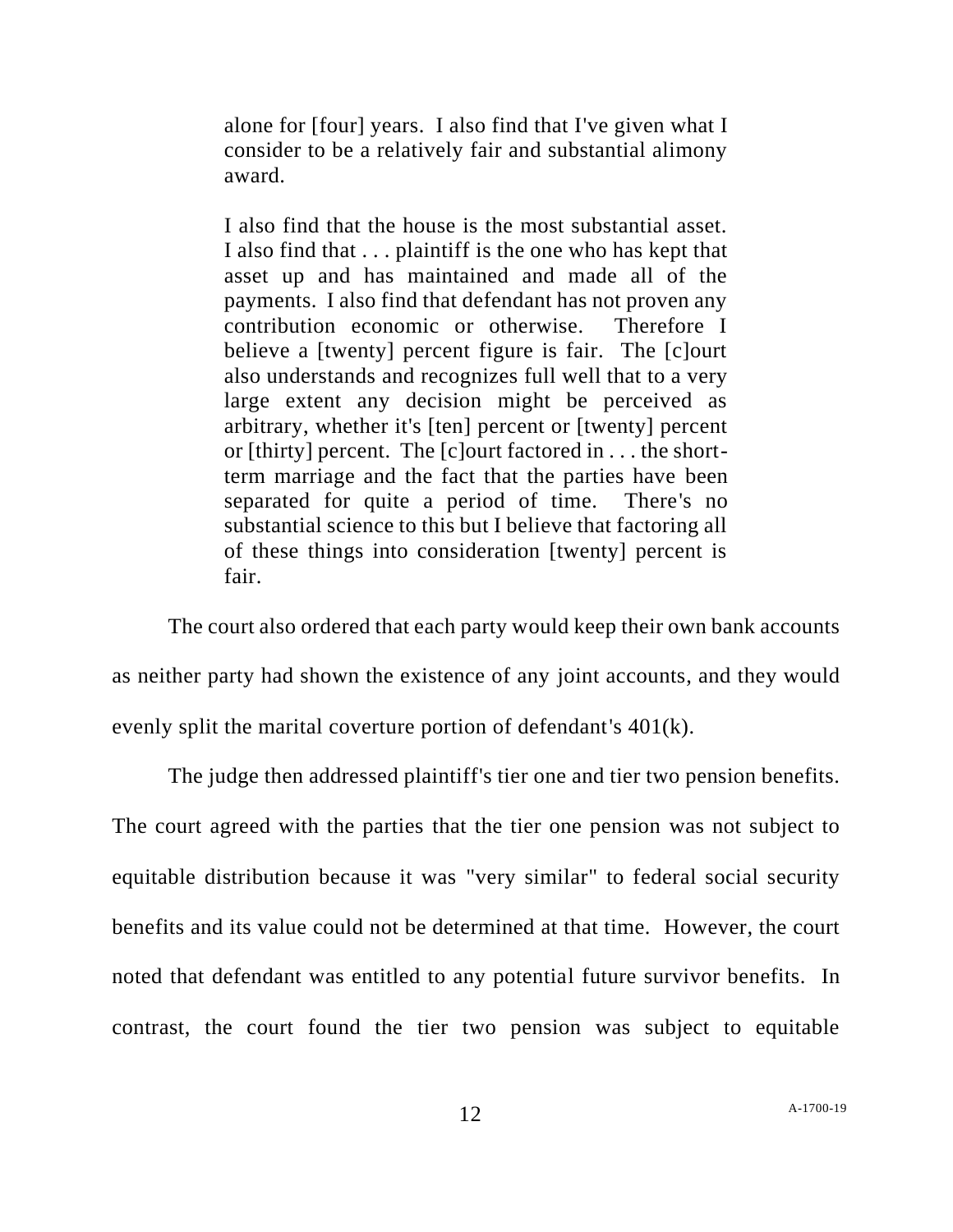distribution. The court ordered the parties to evenly split the marital coverture

portion of the pension.

In addressing the parties' respective vehicles, the court stated:

The [c]ourt will note that there are two Kawasaki motorcycles. The parties did not do a good job providing any information about the values of the vehicles other than plaintiff's testimony that the Audi . . . was purchased for [\$]80,000 and now has a value of about [\$]40,000.

We didn't have any other proofs, we didn't have Kell[e]y Blue Book value or those kind of things. So this is what the [c]ourt has done with regard to the vehicles. . . . [P]laintiff will keep the two Kawasaki motorcycles.

. . . .

With regard to . . . plaintiff's Audi, it has equity of \$40,000 according to plaintiff's testimony. . . . [D]efendant will receive \$20,000 of this, . . . which represents one-half of the current value as of September 2019. The [c]ourt finds that that car was purchased during the marriage with marital funds.

Defendant will keep the motorcycle that she has. Defendant will also keep the Acura TL car that she has. However, with regard to the Acura TL that she has, . . . her lawyer will obtain a Kell[e]y Blue Book value for that vehicle. And then the parties will evenly split the equity of that vehicle. So they're going to split the equity in the Audi, they're going to split the equity in the Acura TL and they're each going to keep their motorcycles, plaintiff is going to keep two, defendant will keep one.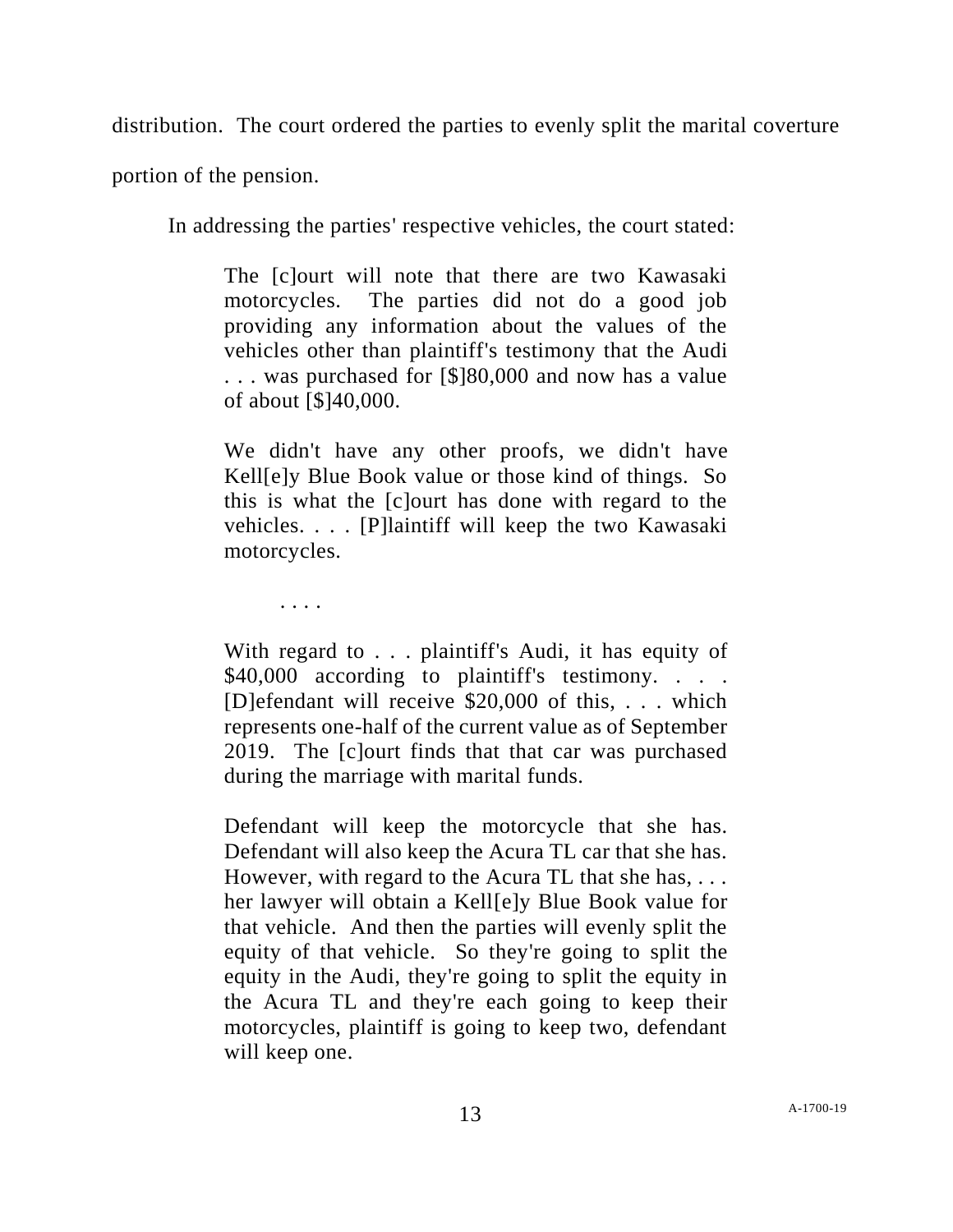The court made additional rulings not challenged by the parties.

In considering defendant's request for attorney's fees, the judge stated he considered the factors under Rule 5:3-5. He concluded the "parties acted in good faith," adding that although plaintiff's original position on alimony was unreasonable, it did not rise to the level of bad faith. Moreover, the judge stated, defendant received a "fair and relatively substantial alimony award" and a "fair equitable distribution award . . . ." Therefore, in considering all of the circumstances, the judge found defendant was not entitled to an award of attorney's fees.

The court's rulings were memorialized in a November 14, 2019 order and judgment of divorce.

On appeal, plaintiff challenges the court's order relieving his trial counsel, and its rulings in the final judgment of divorce regarding alimony, the equitable distribution of the Pennsylvania property, his tier two pension, and the parties' vehicles. In a cross-appeal, defendant challenges the equitable distribution of the Pennsylvania property and the denial of her request for counsel fees.

In reviewing a non-jury trial, this court defers to a trial judge's factfinding when supported by adequate, substantial, and credible evidence. Cesare v. Cesare, 154 N.J. 394, 412 (1998). We do "not weigh the evidence, assess the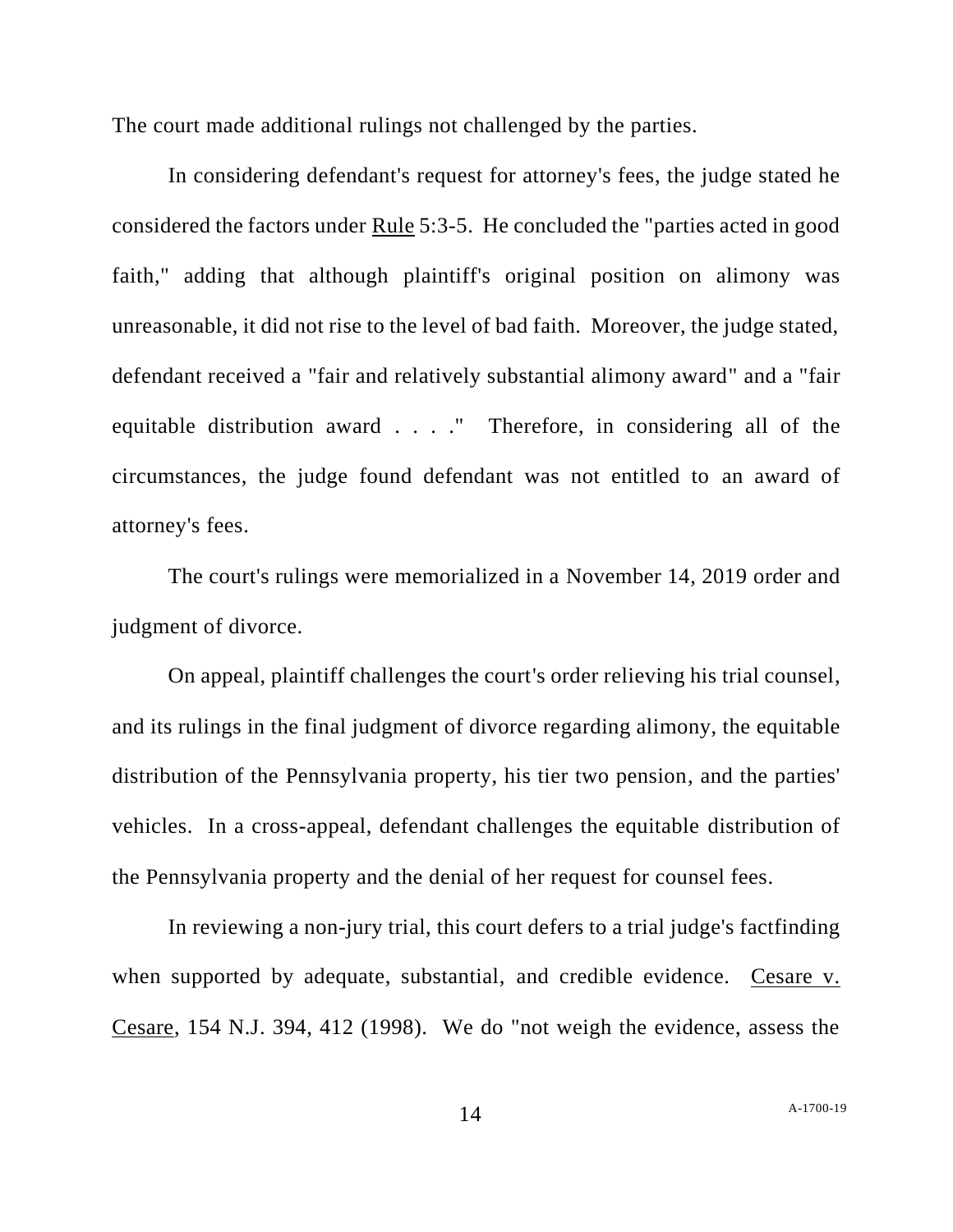credibility of witnesses, or make conclusions about the evidence." Mountain Hill, LLC v. Twp. of Middletown, 399 N.J. Super. 486, 498 (App. Div. 2008).

Where there is "satisfactory evidentiary support for the trial court's findings  $\dots$  [we] should not disturb the result  $\dots$ ." Clark v. Clark, 429 N.J. Super. 61, 72 (App. Div. 2012) (citing Beck v. Beck, 86 N.J. 480, 496 (1981)). Deference is especially appropriate in bench trials when the evidence is "largely testimonial and involves questions of credibility." Cesare, 154 N.J. at 412. A "trial judge who observes witnesses and listens to their testimony . . . is in the best position to make first-hand credibility judgments about the witnesses who appear on the stand." Slutsky v. Slutsky, 451 N.J. Super. 332, 344 (App. Div. 2017) (citing N.J. Div. of Youth & Family Servs. v. E.P., 196 N.J. 88, 104 (2008)).

Therefore, we will "not disturb the 'factual findings and legal conclusions of the trial judge unless [we are] convinced that they are so manifestly unsupported by or inconsistent with the competent, relevant and reasonably credible evidence as to offend the interests of justice.'" Cesare, 154 N.J. at 412 (quoting Rova Farms Resort v. Inv. Ins. Co., 65 N.J. 474, 484 (1974)).

We begin by addressing plaintiff's argument that the trial judge mistakenly exercised his discretion in permitting trial counsel to withdraw on the day of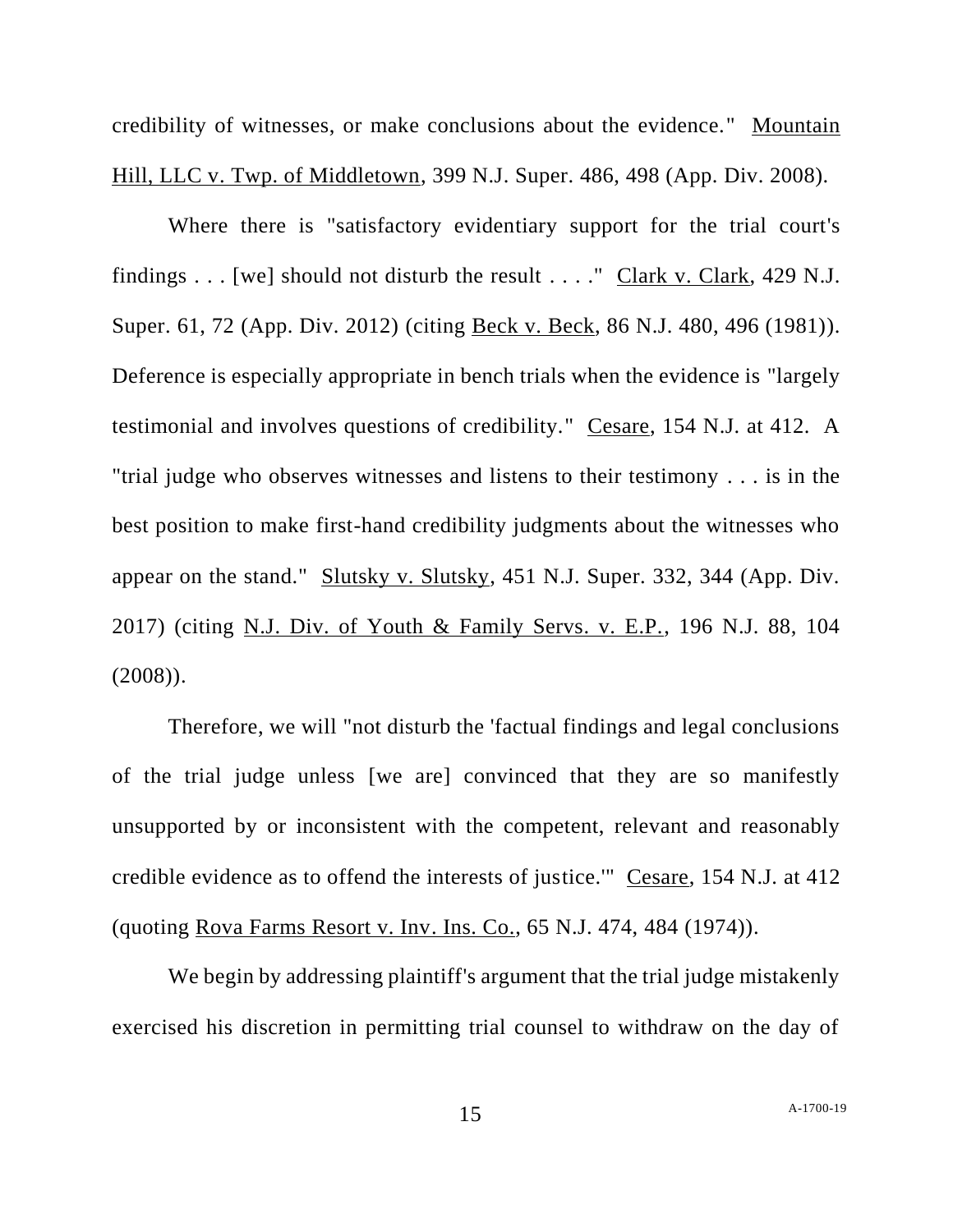trial. He asserts the court should have given him more time to "contemplate and decide whether he wanted to hire another attorney."

We discern no mistaken exercise of discretion in the court's determination to relieve plaintiff's counsel. Counsel explained to the court that the relationship was "irretrievably broken," there was no longer any communication between herself and plaintiff, and plaintiff no longer wanted her services. Moreover, plaintiff himself affirmed to the court that he no longer wanted to be represented by counsel.

After its ruling, the court offered plaintiff an adjournment to retain new counsel. Plaintiff declined the proffered delay in the proceedings and stated he wanted to represent himself. The court confirmed plaintiff's intentions several times.

Moreover, counsel submitted a trial brief on plaintiff's behalf setting forth his position on the disputed issues. The court conducted an extensive inquiry of plaintiff and permitted him to cross-examine defendant. And, when plaintiff did retain new counsel two months after the completion of the trial, the court permitted new counsel to obtain a transcript and submit a closing brief.

Plaintiff was given numerous opportunities to adjourn the trial and retain new counsel. He declined the court's offers. He cannot now, in hindsight, after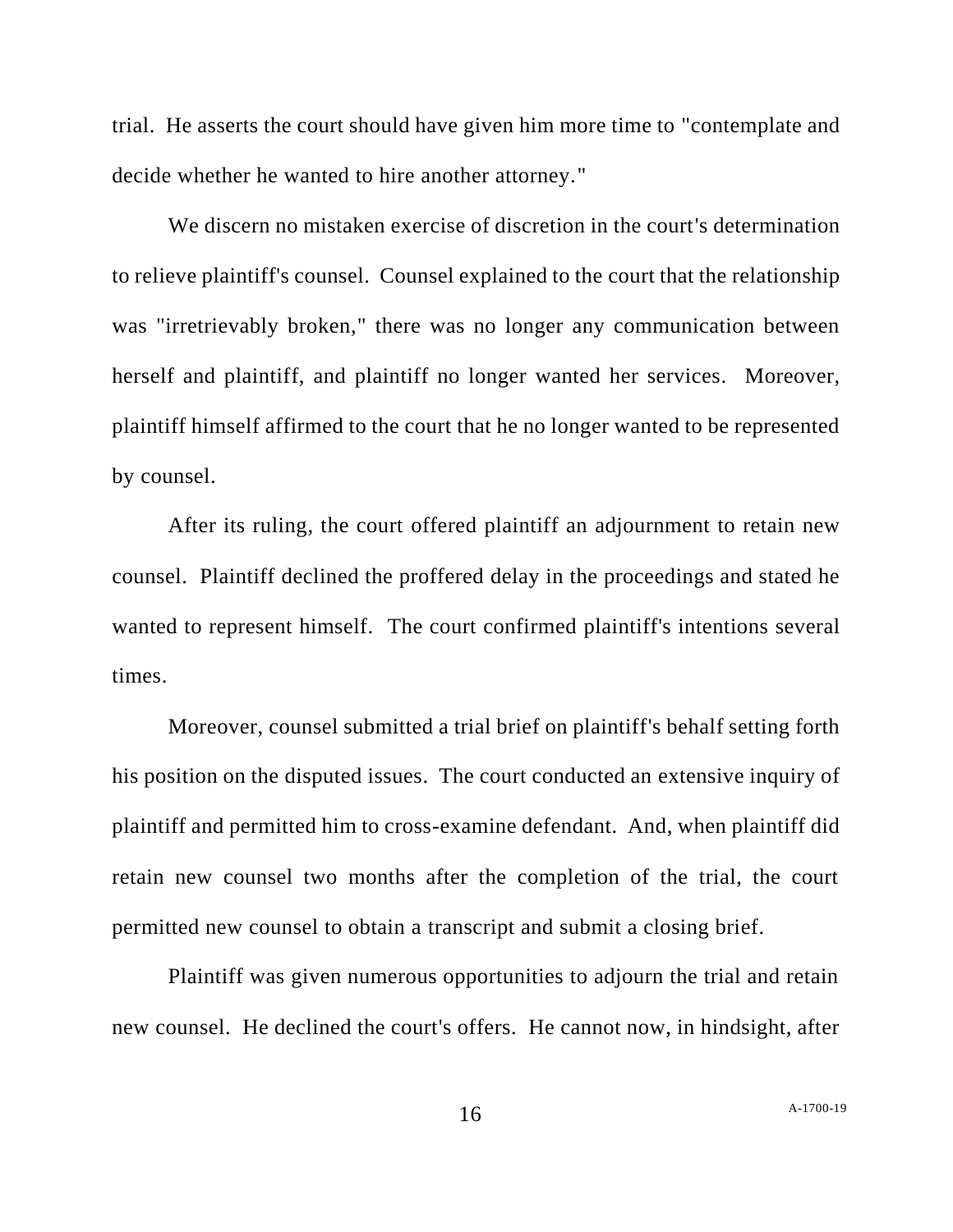the court issued its decision, claim the court erred when it only complied with plaintiff's stated wishes – to undertake the trial self-represented.

In turning to the award of alimony, plaintiff contends the trial court abused its discretion in calculating the amount of alimony awarded to defendant because it "failed to take into consideration and apply the appropriate weight to multiple important, relevant factors." We disagree.

"A Family Part judge has broad discretion in setting an alimony award and in allocating assets subject to equitable distribution." Clark, 429 N.J. Super. at 71 (citation omitted). "Of course, [as to alimony] the exercise of this discretion is not limitless[,]" and is "frame[d]" by the statutory factors set forth in N.J.S.A. 2A:34-23(b). Steneken v. Steneken, 367 N.J. Super. 427, 434 (App. Div. 2004).

A proper alimony award "assist[s] the supported spouse in achieving a lifestyle that is reasonably comparable to the one enjoyed while living with the supporting spouse during the marriage." Tannen v. Tannen, 416 N.J. Super. 248, 260 (App. Div. 2010) (quoting Steneken v. Steneken, 183 N.J. 290, 299 (2005)). "[A] judge awarding alimony must methodically consider all evidence to assure the award is 'fit, reasonable and just' to both parties, N.J.S.A. 2A:34- 23, and properly balances each party's needs, the finite marital resources, and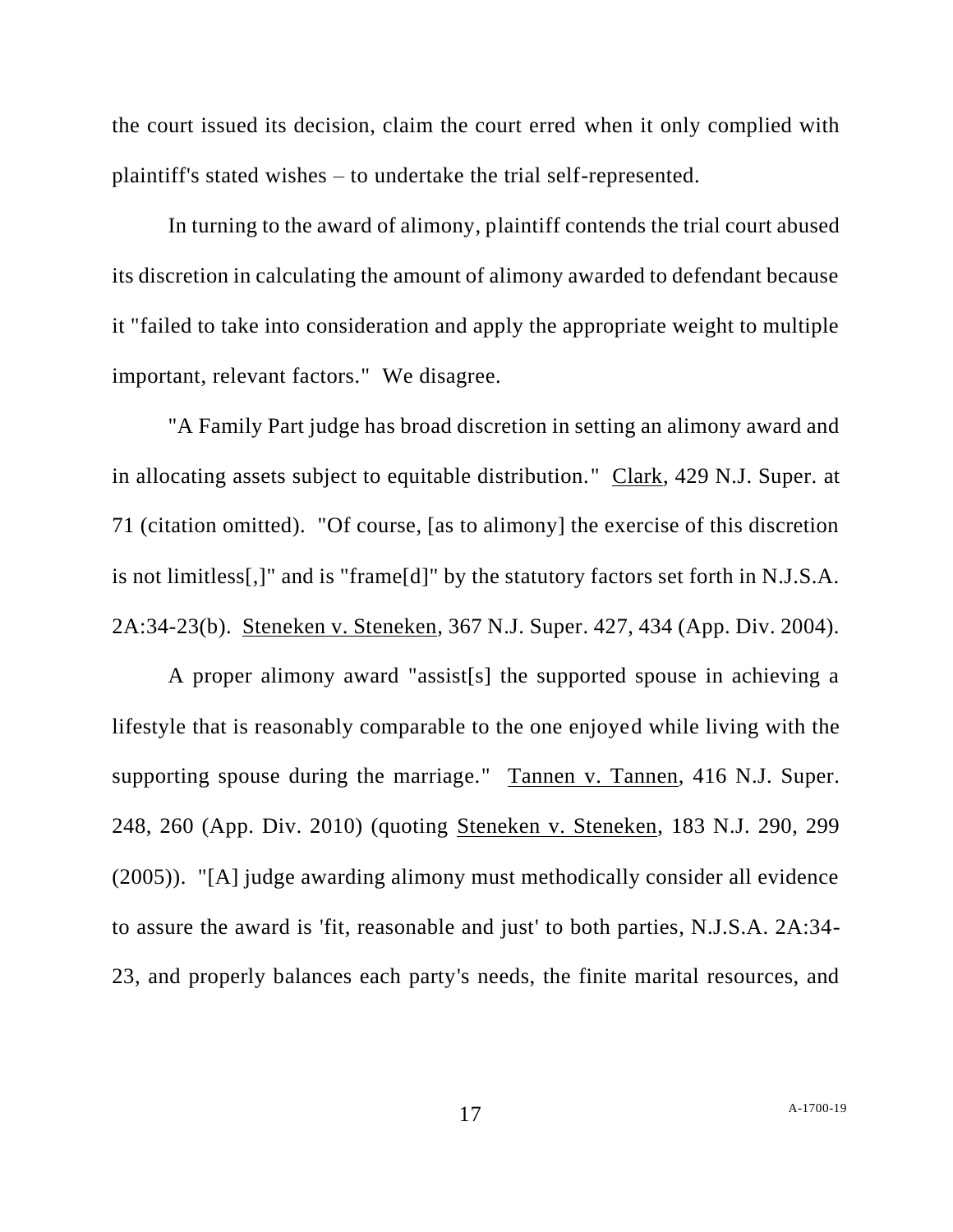the parties' desires to commence their separate futures, N.J.S.A. 2A:34-23(c)."

Gnall v. Gnall, 432 N.J. Super. 129, 149 (App. Div. 2013).

Here, the trial judge explained that, given the short-term nature of the marriage, it would only focus on limited durational alimony. Thereafter, the court thoughtfully considered each of the fourteen factors under N.J.S.A. 2A:34- 23(b) before rendering its decision. The court reasoned:

> [P]laintiff can afford this payment based upon his salary. The [c]ourt finds . . . defendant has the need. The [c]ourt finds that the parties enjoyed a lifestyle that can be described as middle-class to upper middle-class. Therefore, the [c]ourt placed serious consideration not only [on] the need and the ability to pay, but also the marital lifestyle.

> In addition the [c]ourt considered a higher term beyond the [four] years, but in the end . . . plaintiff prevailed to a point that the parties really have been separated for several years before the complaint was filed. I found that . . . plaintiff was credible.

> And therefore, I believe that [four] years at the rate that I just covered is fair, is very fair to both parties. But particularly I think this will help . . . defendant. It's a fair award for her.

The court's findings were supported by credible evidence in the record.

There was a significant income disparity between the parties, with plaintiff making \$226,000 in 2018 compared to defendant's \$33,587.60. There was also ample evidence of the parties' "middle-class to upper middle-class[]" standard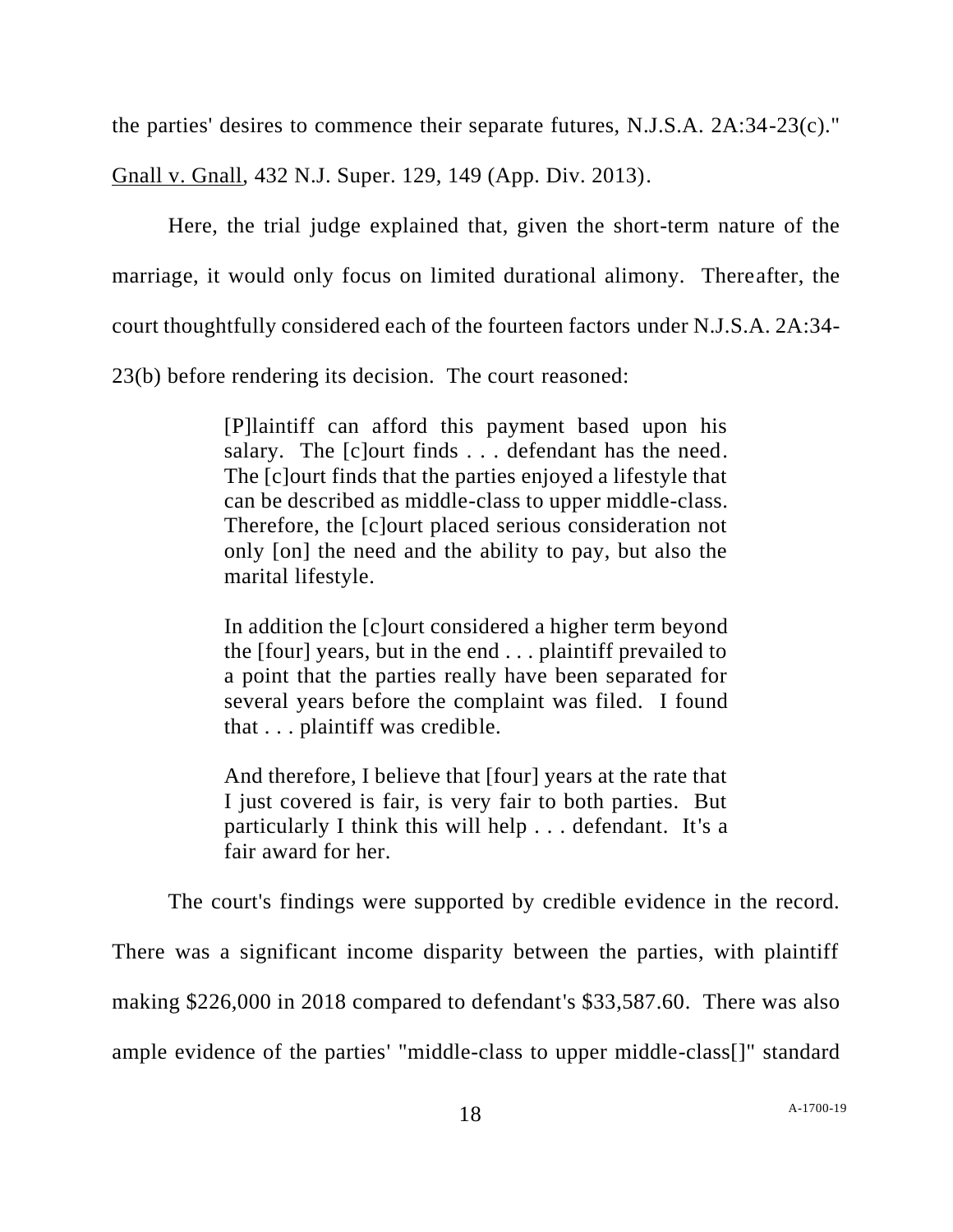of living from the parties' testimony about their "frequent vacations," "timeshares in exotic places[,]" weekly date nights going "out to dinner and maybe even a movie[,]" "several cars and motorcycles[,]" and health club memberships.

Plaintiff has not demonstrated a mistaken exercise of discretion. The trial judge correctly applied and considered the relevant statutory factors in rendering an alimony award that was within his discretion and supported by evidence in the record.

There also was no error in the court's order of pendente lite support. In a matrimonial matter, "the court may make such order as to the alimony or maintenance of the parties . . . as the circumstances of the parties and the nature of the case shall render fit, reasonable and just." N.J.S.A. 2A:34-23. Pendente lite awards are intended to "prevent irreparable harm and to preserve the status quo . . . pending the full investigation" of a matter. Mallamo, 280 N.J. Super. at 11-12.

Here, the court originally awarded defendant pendente lite alimony in the amount of \$901 a week and then reduced the award to \$750 a week after plaintiff moved for reconsideration. Although plaintiff did not request a Mallamo analysis at trial, the court itself addressed it, stating it was unlikely to grant such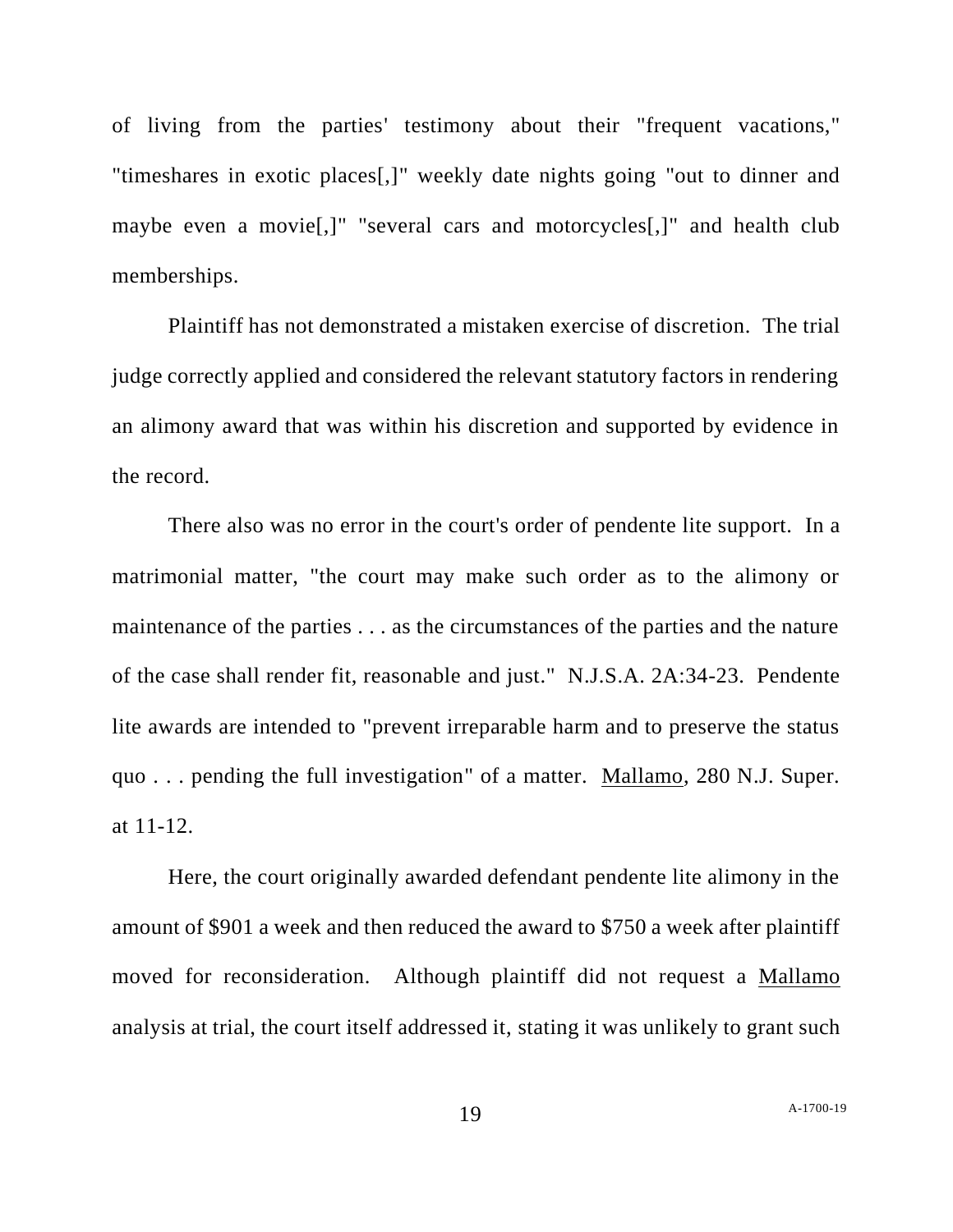relief because the award made "after the motion for reconsideration was a . . . pretty solid figure that was reasonable."

Plaintiff contends on appeal that the court failed to consider the parties' lengthy separation in its award of pendente lite support. However, the parties both testified that their relationship continued during their separation, including spending time together and with their extended families, celebrating holidays and traveling.

We discern no mistaken discretion in the order of pendente lite support or the order for payment of the arrears.

In turning to the order for equitable distribution, both parties challenge the award to defendant of twenty percent equity in the Pennsylvania house. Plaintiff contends defendant should not get any equity in the home as he is solely responsible for the mortgage and all related expenses. Defendant asserts she is entitled to fifty percent of the value of the property.

In addition, plaintiff contends the court erred in equally dividing his tier two pension and ordering him to pay defendant \$20,000 for her share of the Audi's value.

The purpose of equitable distribution is to divide property acquired during the marriage in a manner that is just under the circumstances of the case. Painter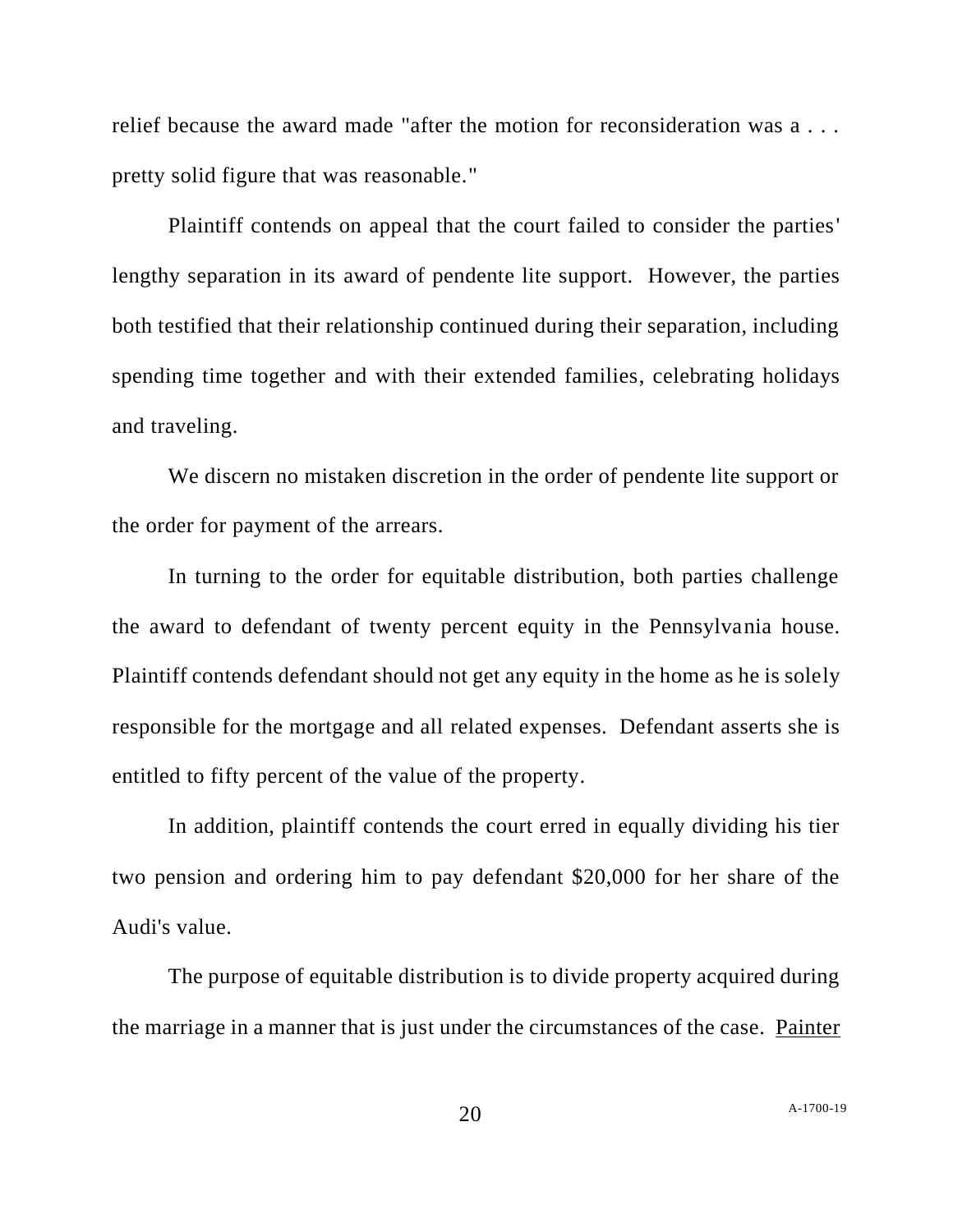v. Painter, 65 N.J. 196, 209 (1974). When equitably distributing marital property, a judge must "decide[] what specific property of each spouse is eligible for distribution, . . . then determine its value for purposes of such distribution, and [lastly,] decide the most equitable allocation between the parties after analysis of the statutory factors set forth N.J.S.A. 2A:34-23.1." Genovese v. Genovese, 392 N.J. Super. 215, 225-26 (App. Div. 2007) (citing Rothman v. Rothman, 65 N.J. 219, 232 (1974)). Property need not be equally allocated if the "sole ownership or allocation of a major share to one of [the parties] is warranted by all the financial and personal considerations underlying the equitable distribution plan." Daeschler v. Daeschler, 214 N.J. Super. 545, 553 (App. Div. 1986).

We evaluate Family Part decisions concerning equitable distribution under an abuse of discretion standard. See Borodinsky v. Borodinsky, 162 N.J. Super. 437, 443-44 (App. Div. 1978). When applying that standard, "[w]e must determine 'whether the trial court mistakenly exercised its broad authority to divide the parties' property or whether the result reached was bottomed on a misconception of law or findings of fact that are contrary to the evidence.'" Sauro v. Sauro, 425 N.J. Super. 555, 573 (App. Div. 2012) (quoting Genovese, 392 N.J. Super. at 223). We will affirm an equitable distribution award if "the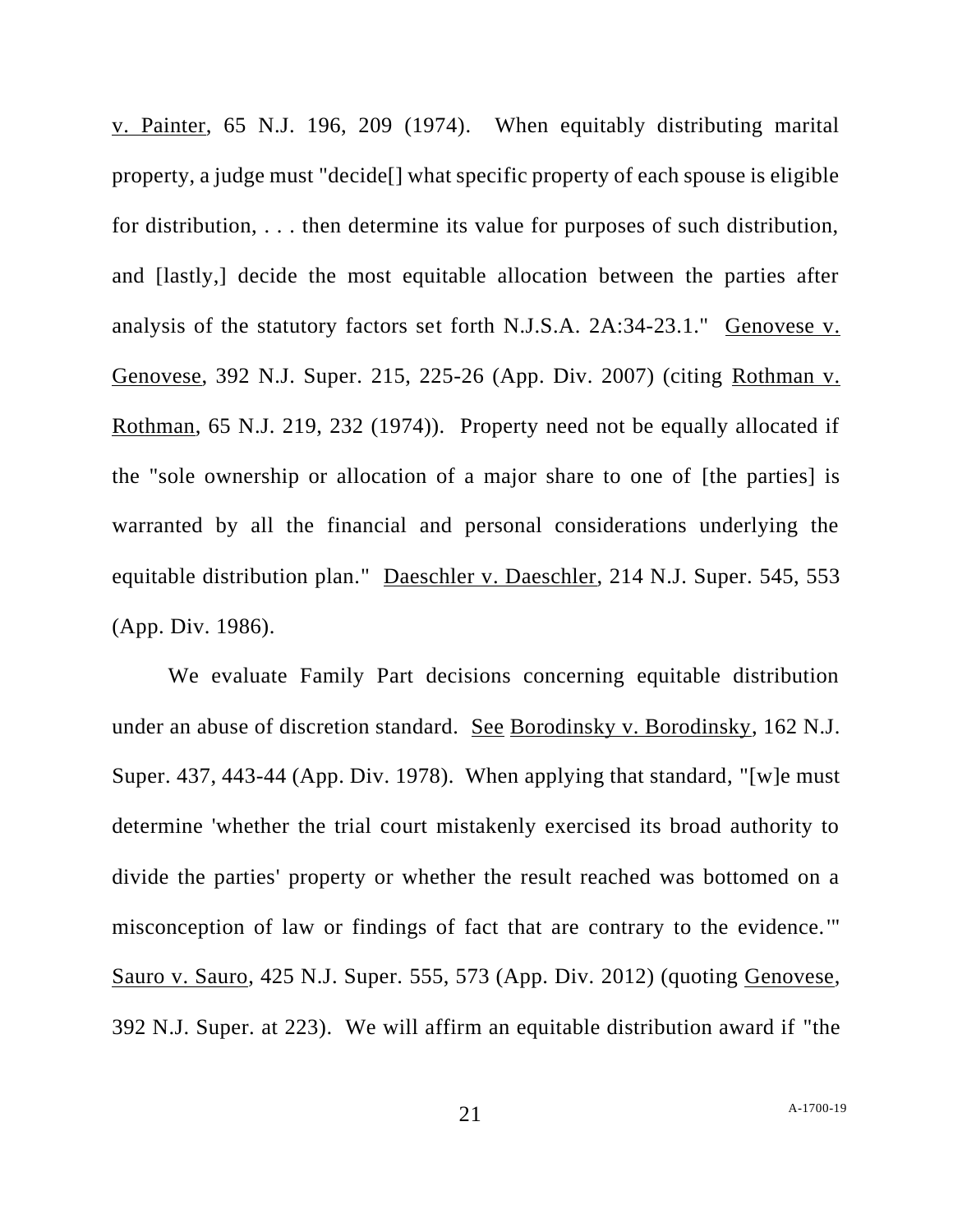trial court could reasonably have reached its result from the evidence presented, and the award is not distorted by legal or factual mistake." La Sala v. La Sala, 335 N.J. Super. 1, 6 (App. Div. 2000) (citing Perkins v. Perkins, 159 N.J. Super. 243, 247-48 (App. Div. 1978)).

As stated above, after considering the statutory factors, the trial judge made extensive and thoughtful findings in reaching his determination regarding the equitable distribution of the Pennsylvania house. It was a short-term marriage, the parties were separated for four years, and plaintiff purchased the home just after the separation and continuously lived there. Plaintiff was solely responsible for the mortgage payment and all expenses related to the home. Defendant had spent some holidays and a few weekends at the home during the five years plaintiff owned it.

Given these circumstances, it was well within the trial court's "broad authority" to fashion the distribution of the property on a less than even split. The parties have not demonstrated the factual findings were unsupported by the evidence. To the contrary, the court was thorough in explaining the reasons for its findings and the equitable distribution of the property. We discern no reason to disturb the award.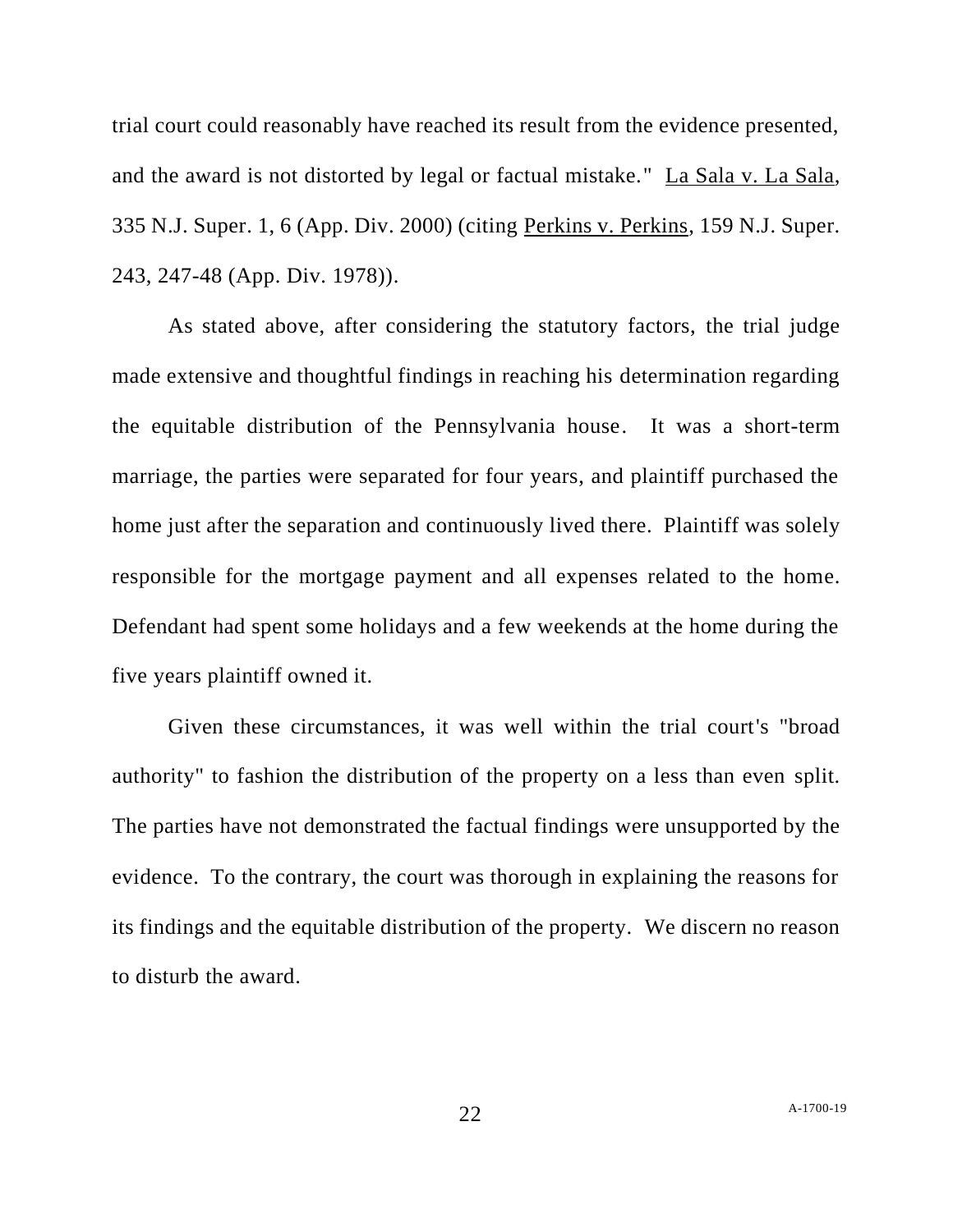We also see no misapplication of discretion in the equitable distribution of the parties' vehicles. The court relied on plaintiff's own testimony regarding the value of his Audi and ordered plaintiff to pay defendant half of its residual value. Moreover, plaintiff has not produced any evidence to contradict the court's assessment.

We next address plaintiff's tier two pension. For the first time, plaintiff contends these pension benefits are only subject to equitable distribution if the spouses are married for ten years. He cites to 45 U.S.C. § 231 (The Railroad Retirement Act of 1974) without any further specific argument to support his proposition.<sup>2</sup>

Generally, pensions are subject to equitable distribution under New Jersey Law. L.M. v. State, Div. of Med. Assistance & Health Servs., 140 N.J. 480, 496 (1995) (citing Marx v. Marx, 265 N.J. Super. 418, 425 (Ch. Div. 1993)). It is "well established that the right to receive benefits accruing to a spouse subsequent to a divorce are subject to equitable distribution if they are related to the joint efforts of the parties." Marx, 265 N.J. Super at 425 (citations

<sup>&</sup>lt;sup>2</sup> In the appendix provided with the reply brief, plaintiff includes two pages from an unnamed source discussing the tier two benefits. These documents were not provided to the trial court. We note only that the documents refer to a divorced spouse's right to an annuity, not a division of the pension benefit.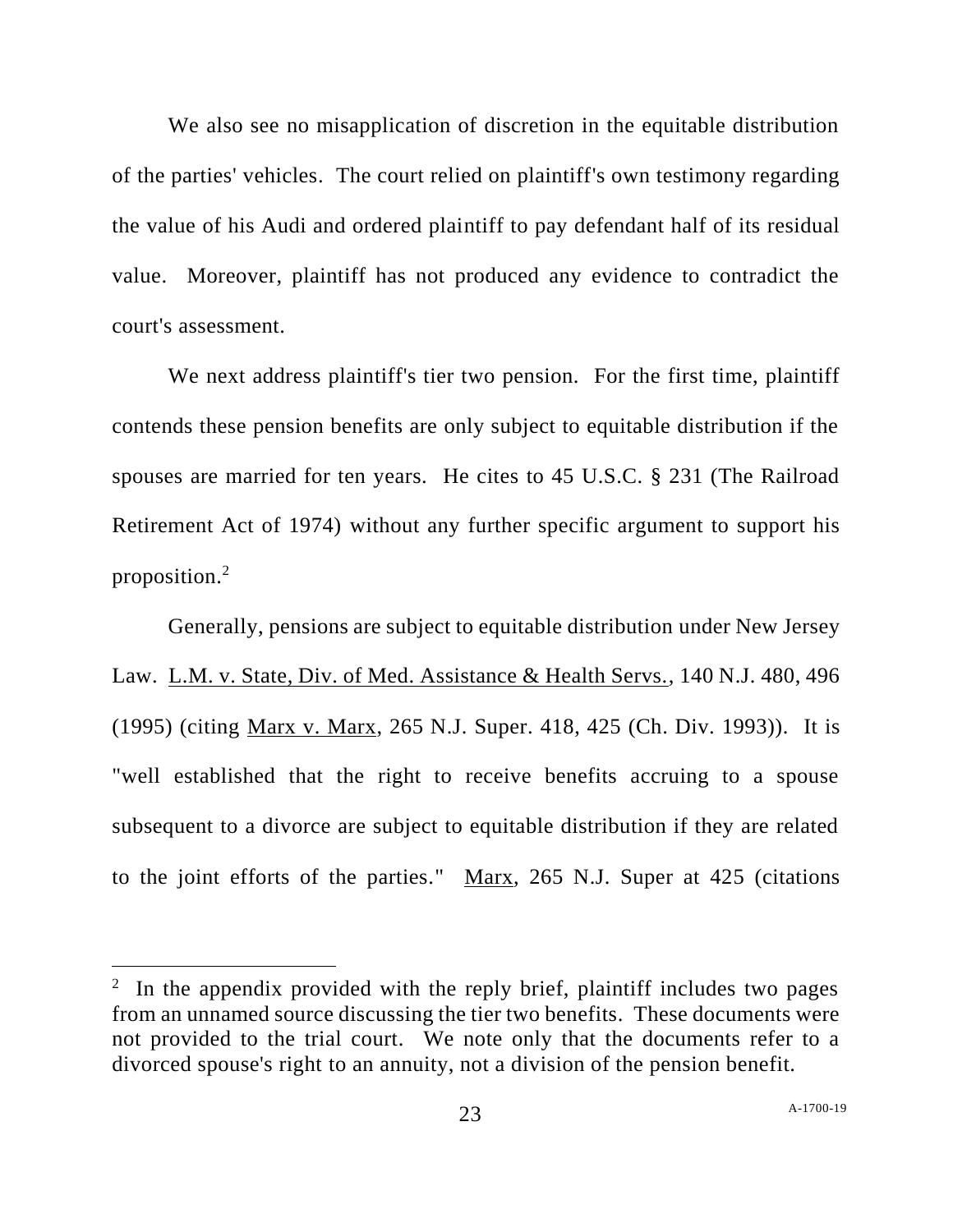omitted). Courts often award a "coverture fraction" in which the numerator "is the period of pension plan participation during the marriage and the denominator is the total period of plan participation necessary to the receipt of benefits." Ibid. (citation omitted).

Plaintiff has failed to point to any language in the Railroad Retirement Act of 1974 to contradict New Jersey's general policy of subjecting pensions to equitable distribution. And, neither of his counsel raised the issue in their respective briefs. Therefore, we "decline to consider questions or issues not properly presented to the trial court when an opportunity for such a presentation is available unless the questions so raised on appeal go to the jurisdiction of the trial court or concern matters of great public interest." Selective Ins. Co. of Am. v. Rothman, 208 N.J. 580, 586 (2012) (quoting Nieder v. Royal Indem. Ins. Co., 62 N.J. 229, 234 (1973)).

The trial court did not err in ordering an even split of the marital coverture fraction of the tier two pension benefits for the nine years the parties were married. If the pension cannot be divided pursuant to a QDRO as ordered, the parties should make the appropriate post-judgment application before the trial court.